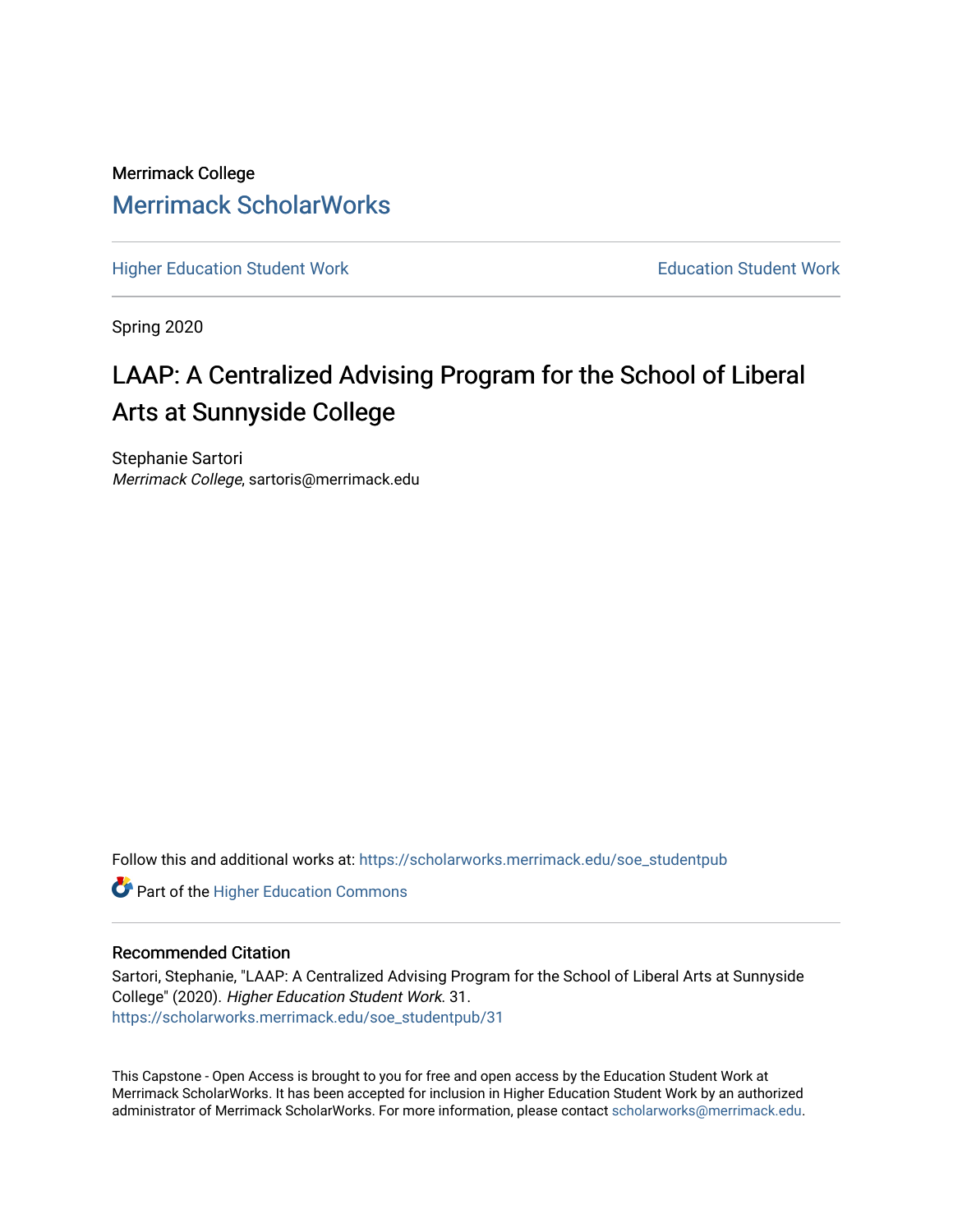Stephanie Sartori

LAAP: A Centralized Advising Program for the School of Liberal Arts at Sunnyside College

A capstone project submitted in partial fulfillment of the requirements for the degree Master of Education in Higher Education

At

Merrimack College

May 2020

Copyright © 2020 Stephanie Sartori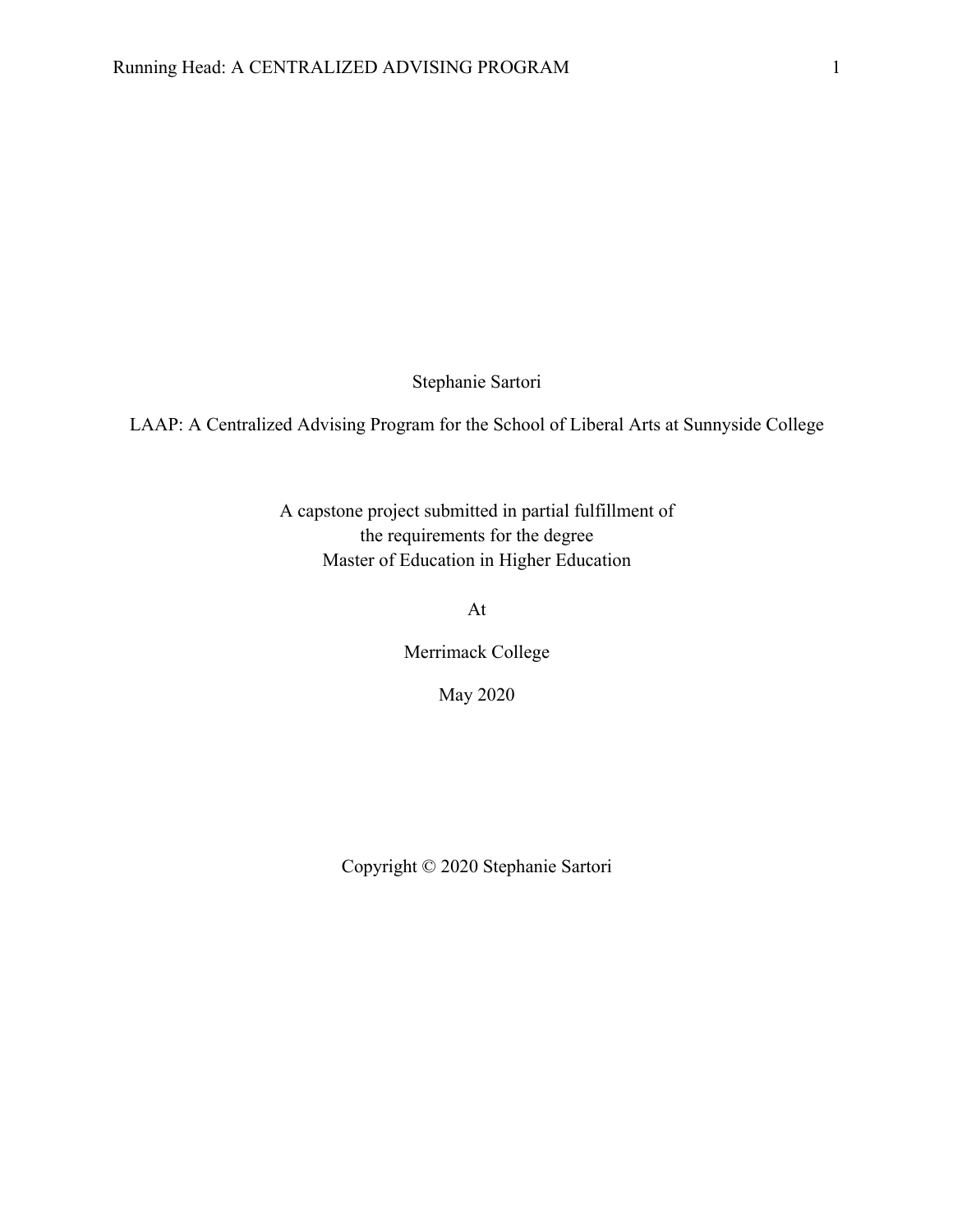## Table of Contents

| Introduction                                                        | pp. 4-6   |
|---------------------------------------------------------------------|-----------|
| Literature Review                                                   | pp. 6-20  |
| Overview of Theory                                                  | pp. 20-23 |
| Project Plan                                                        |           |
| Introduction and Outcomes                                           | pp. 23-25 |
| <b>Intentional Activities</b>                                       |           |
| Intentional Activity #1: Creation of the LAAP Office                | pp. 25-29 |
| Intentional Activity #2: Developing a Training Program for Advisors | pp. 29-33 |
| Intentional Activity #3: Constructing Technological Resources       | pp. 33-35 |
| Outreach and Engagement Plan                                        | pp. 36-37 |
| Conclusion                                                          | pp. 37-39 |
| References                                                          | pp. 40-43 |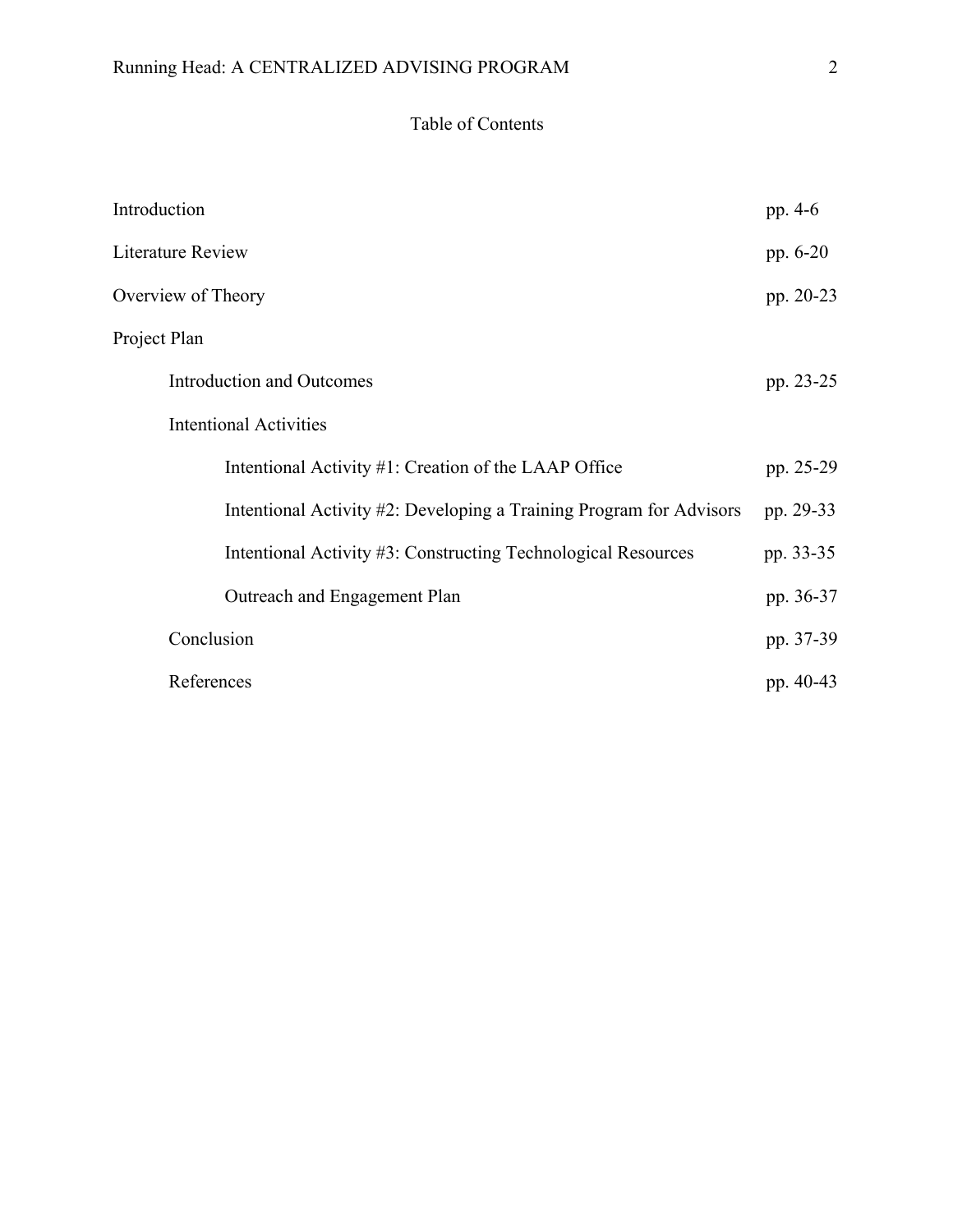### **Acknowledgements**

Many thanks to Dr. Susan Marine, who helped me bring this project to life, and to Gail Picillo and Dr. Jaleh Dashti-Gibson, who taught me everything I know about academic advising.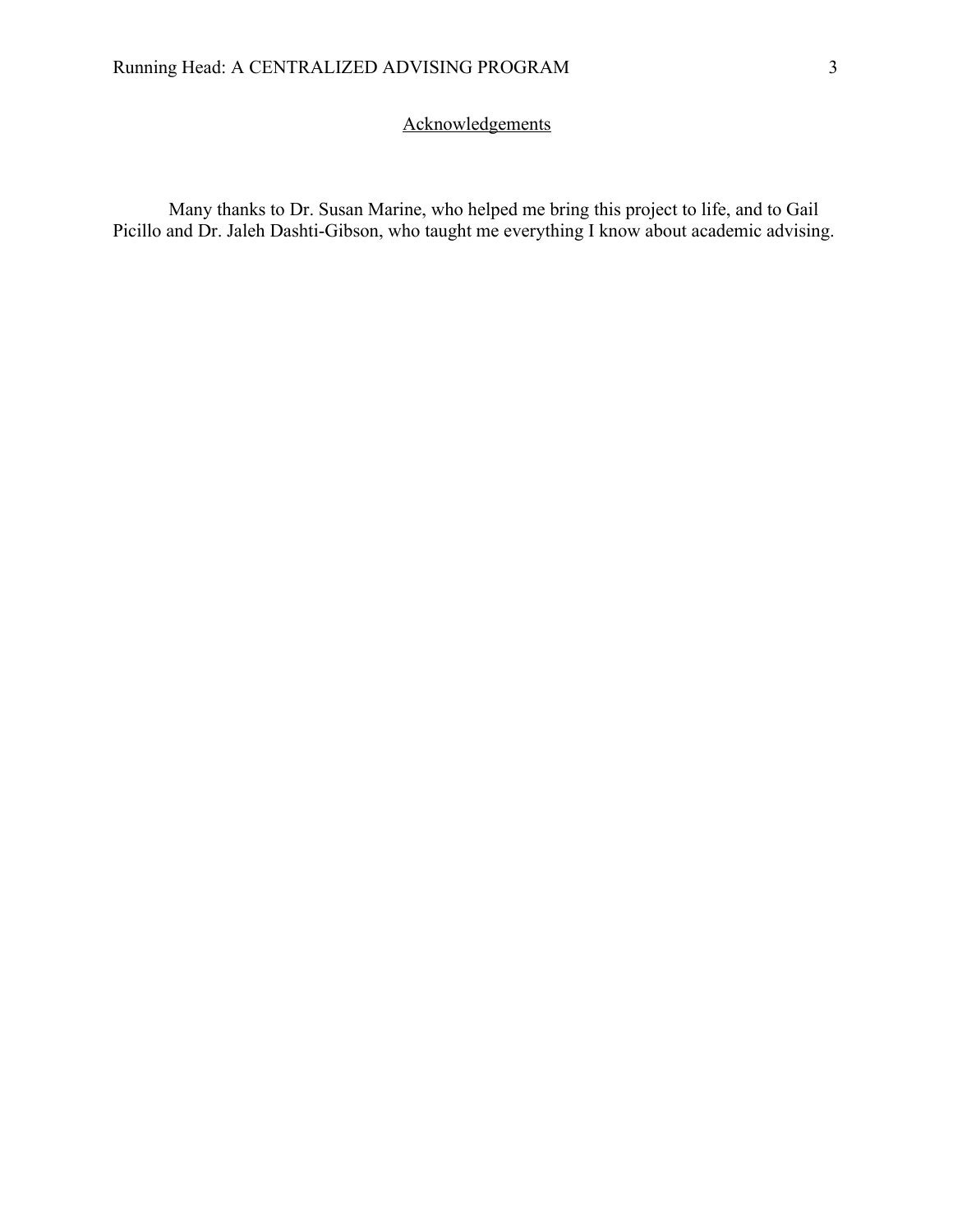#### **Introduction**

Academic advising is a component of higher education that can have a large impact on college students' academic and personal success (Young-Jones, Burt, Dixon, & Hawthorne, 2013). Students are more likely to have higher GPAs and be retained from the first to second year if they utilize advising services (Kot, 2014). This means that institutions should focus on advising and ensure that their advising services are optimized. Many institutions utilize faculty as advisors, yet faculty do not always have the incentive to give attention to advising students, nor the time to devote to it (Wessel & Smith, 2011). Optimizing advising services would be beneficial for advisors as well as students because it can clearly delineate advisors' responsibilities, therefore making their roles clear to students and those in other divisions on campus (Aiken-Wisniewski, Johnson, Larson, & Barkemeyer 2015). Enhancing advising systems has also been shown to boost student success rates (Steingass & Sykes, 2008). Because of this, the research question used in this project is, how can academic advising be optimized in order to further student success?

A centralized advising model has been shown to be the optimal advising model to positively influence students academically and personally because of its comprehensive nature (Kot, 2014). Centralized advising is defined as "all advisors are located in one academic or administrative unit" (Kot, 2014, p. 529). This advising model facilitates holistic student advising (Steingass & Sykes, 2008). Developmental advising is the advising approach that involves holistically guiding students through their college career, and is defined as "a systematic process based on a close student-advisor relationship intended to aid students in achieving educational, career, and personal goals through the utilization of the full range of institutional and community resources" (Winston, Miller, Ender, & Grites, as cited in Folsom, Yoder, & Joslin, 2015, p. 68).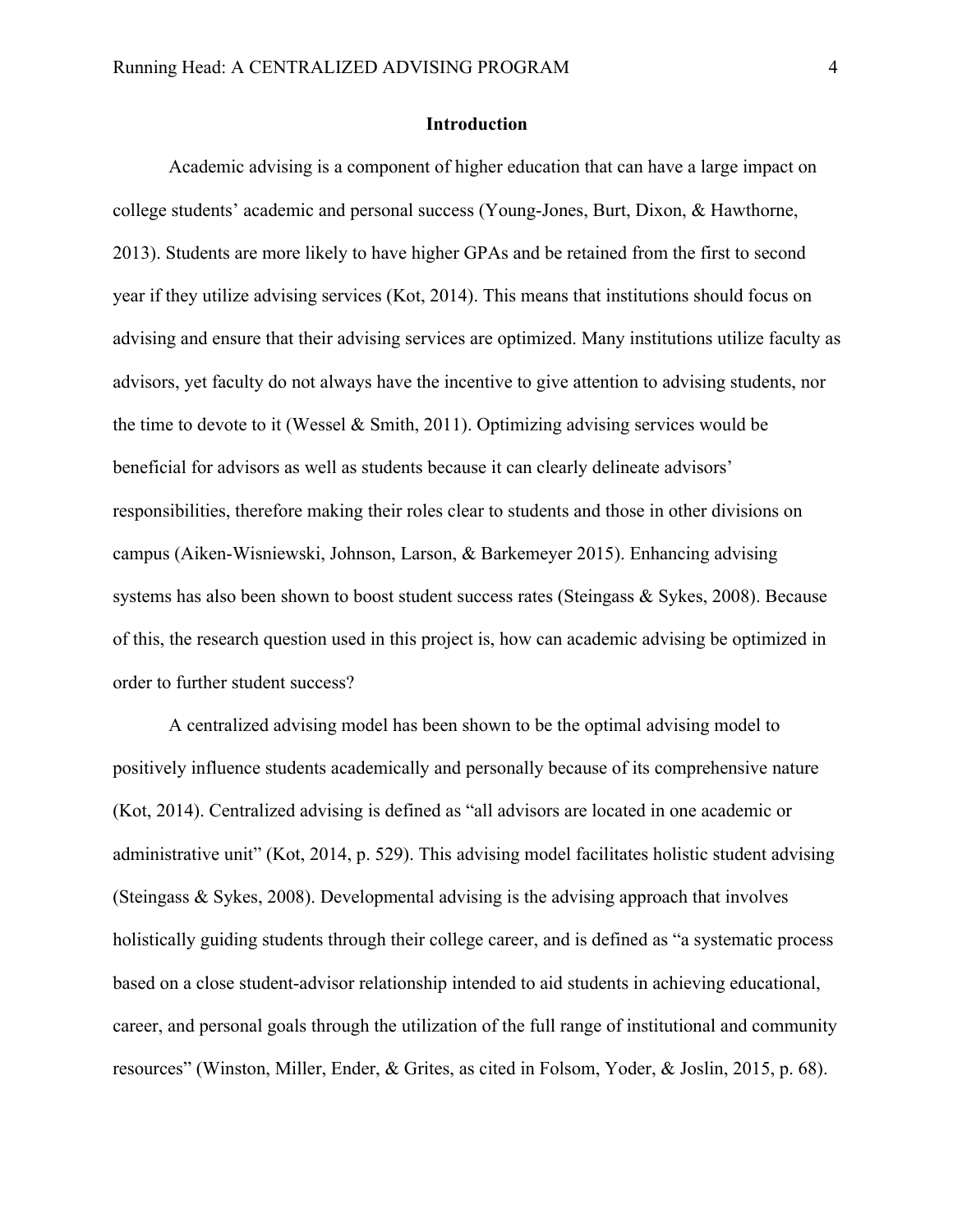A centralized advising model also allows for an all-inclusive program to be developed, complete with student learning outcomes and goals, advising philosophies, program assessments, and professional development for advisors (Campbell & Nutt, 2008). All of these features benefit both students and advisors.

The School of Liberal Arts at Sunnyside College (a pseudonym) does not have a centralized advising program. Currently, the School has 19 majors. Out of these majors, only one department has a professional advisor included in its staff. All other advisors are faculty, which is typical for how other similar small, private, catholic colleges conduct advising (Wessel  $\&$ Smith, 2011). To optimize academic advising for liberal arts students at Sunnyside, a centralized advising model should be utilized. Implementing this model would make Sunnyside stand out among similar institutions.

The centralized advising program that I have created for the School of Liberal Arts at Sunnyside is called the Liberal Arts Advising Program, or LAAP for short. LAAP will ultimately focus on creating an ideal advising environment in order to lead students to optimal outcomes, as Astin and Antonio (2012) describe in their I-E-O model. To do this, the program will have a space to house multiple advisors so that they are all in one location and students can receive a personalized advising experience. It will also include a training program for advisors so that they will understand how to advise students holistically and have opportunities to further their professional development. LAAP will also include comprehensive resources in the form of technological tools that will allow advisors to get information they need and will facilitate exploration of majors and careers for students. By implementing LAAP, students will appreciate and understand liberal learning. They will also understand where to go for advising and who their advisor is. Advising will also be streamlined and facilitated for both advisors and students.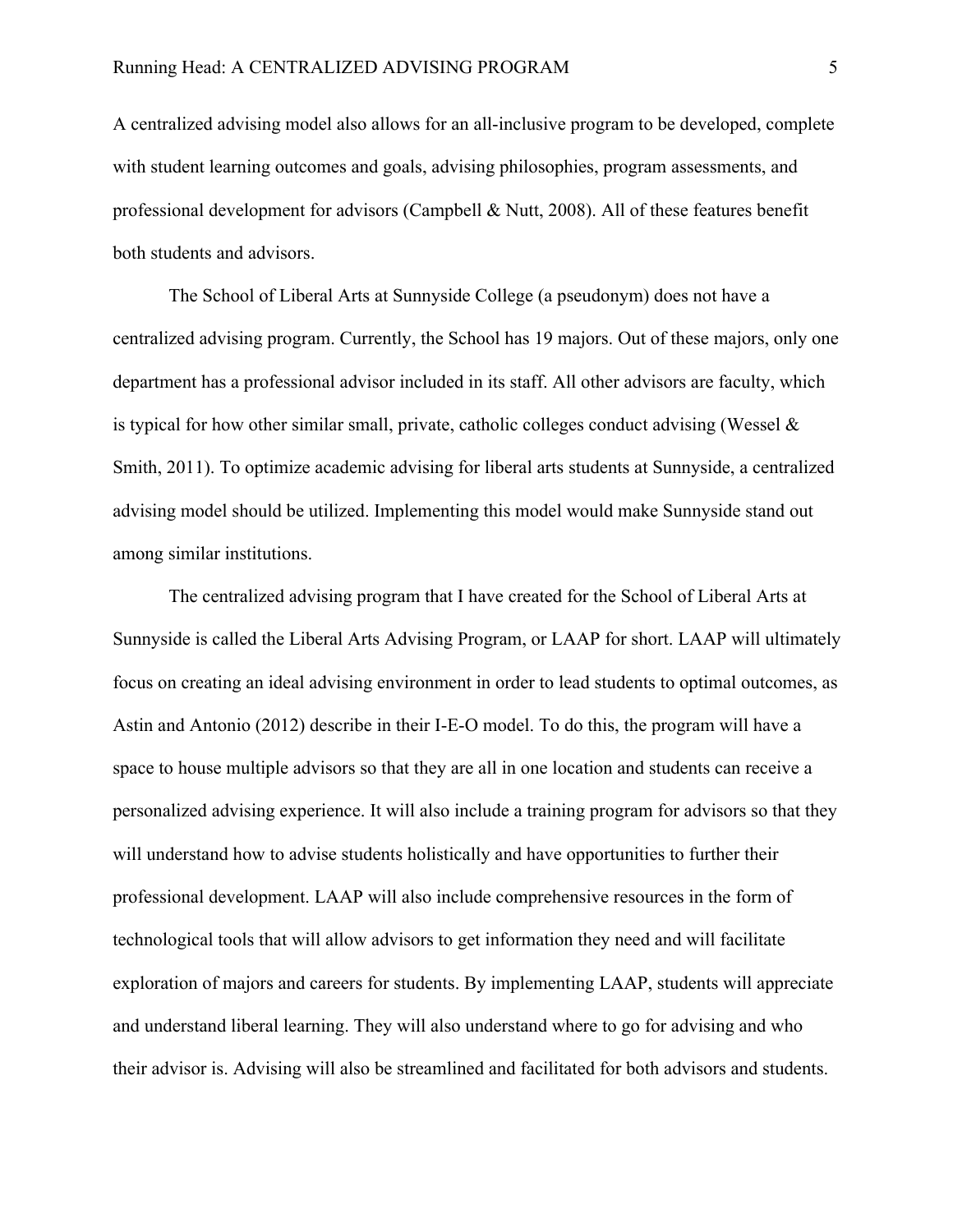The development of this program began with collecting literature on academic advising's relationship to student success and persistence. The subsequent literature review details these findings.

#### **Literature Review**

Academic advising can further the learning and development of college students. Therefore, it is important that higher education institutions focus on advising and invest in advising resources. Specifically, colleges should utilize a centralized academic advising model because it provides a comprehensive advising center where students can get information on areas of study and curriculum requirements, as well as create a personal connection with a professional advisor (Steingass & Sykes, 2008). If an institution uses a centralized advising system, students will be more likely to achieve success and be retained (Kot, 2014). The following literature will inform the creation of LAAP.

#### **Advising and Student Success**

There are multiple studies that point to the positive influence that academic advising has on student success. First, Campbell and Nutt (2008) make it clear that academic advising is integral to student success and development. They noted that in the current era, "academic advising plays a critical role in connecting students with learning opportunities to foster and support their engagement, success, and the attainment of key learning outcomes" (p. 4). The authors make their inferences mostly from works by Tinto (1993, 2002) and Kuh, Kinzie, Schuh, Whitt, and Associates (2005). Academic advising is about student learning and engaging them on campus activities and in their academics. This view has changed over the years because advising is now seen as a way of teaching students. Because of the view of academic advising as teaching, advising now requires curricula, "pedagogy," and "student learning outcomes" (p. 5).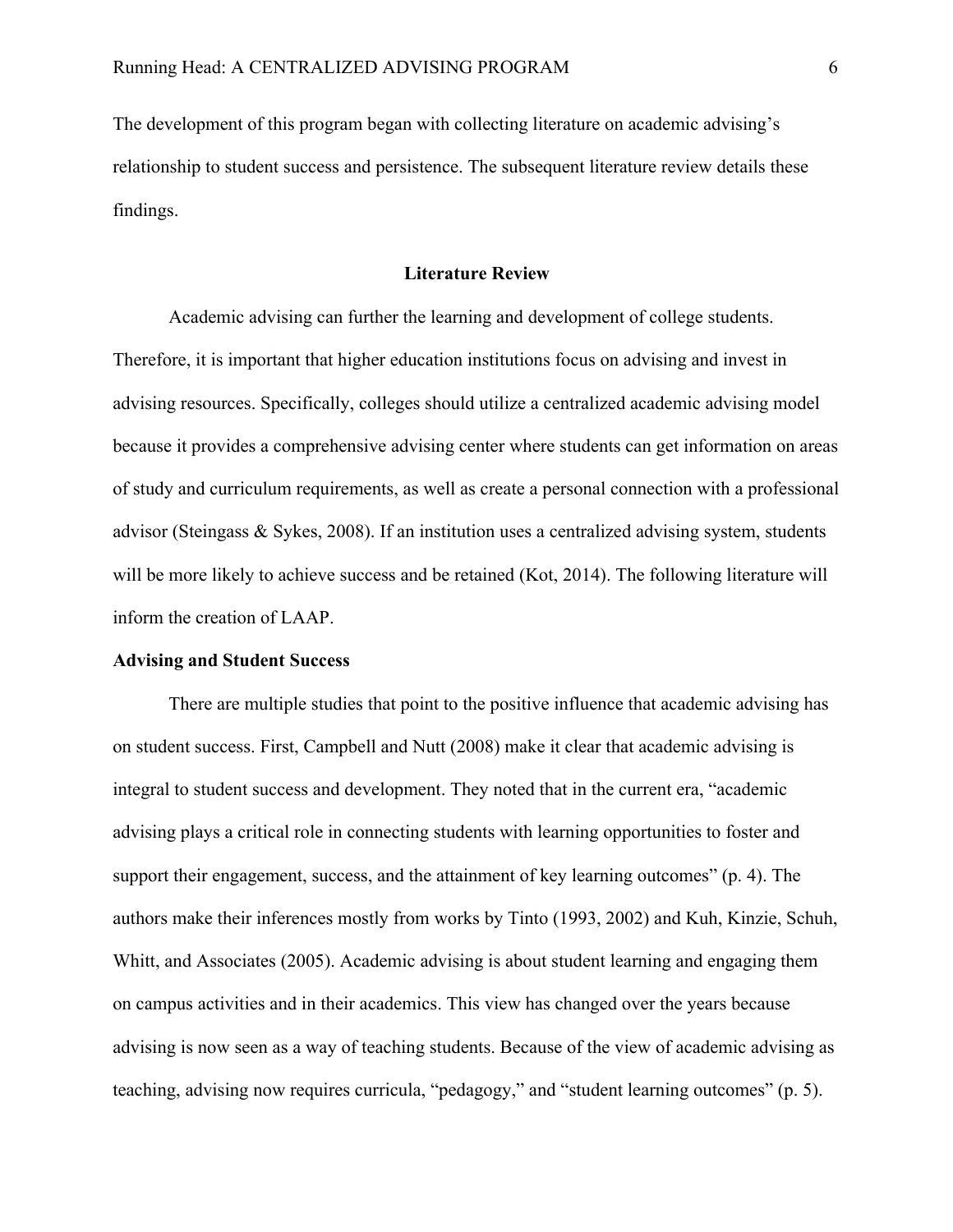Based on their research, Campbell and Nutt (2008) found five national trends in academic advising: having an advising philosophy; having goals for advising that revolve around student learning; creating assessments that determine changes in advising; having professional development opportunities for advisors; and promoting academic advising on campus. The article names developmental advising in particular as the modern way to advise students because it can be connected to an institutional mission and it is a comprehensive method of teaching students both intellectually and socially (though the article never defines developmental advising).

These findings infer that academic advising has a larger connection to student learning and success than was originally thought, making it a worthwhile investment for institutions. Also, in addition to advisors, more professionals within an institution need to collaborate to maximize the impact that academic advising has on students because "academic advising is a responsibility in which all constituencies- administrators, students, faculty, and staff- work together to promote student success" (p. 7). This collaboration could occur by forming a committee comprised of advisors, faculty, and staff. This committee could hold meetings to discuss each person's respective role in student advising and decide on better ways to foster student learning through the advising process.

While Campbell and Nutt (2008) examined qualitative research to make the connection between academic advising and student success, Young-Jones et. al (2013) conducted a quantitative study to prove they are connected. At the university where this study was conducted, students were not required to meet with their advisor after they reached a certain amount of credits. Therefore, the university lent itself to exploring how students utilized the advising services offered. Though the study was done in the Psychology department, 114 majors were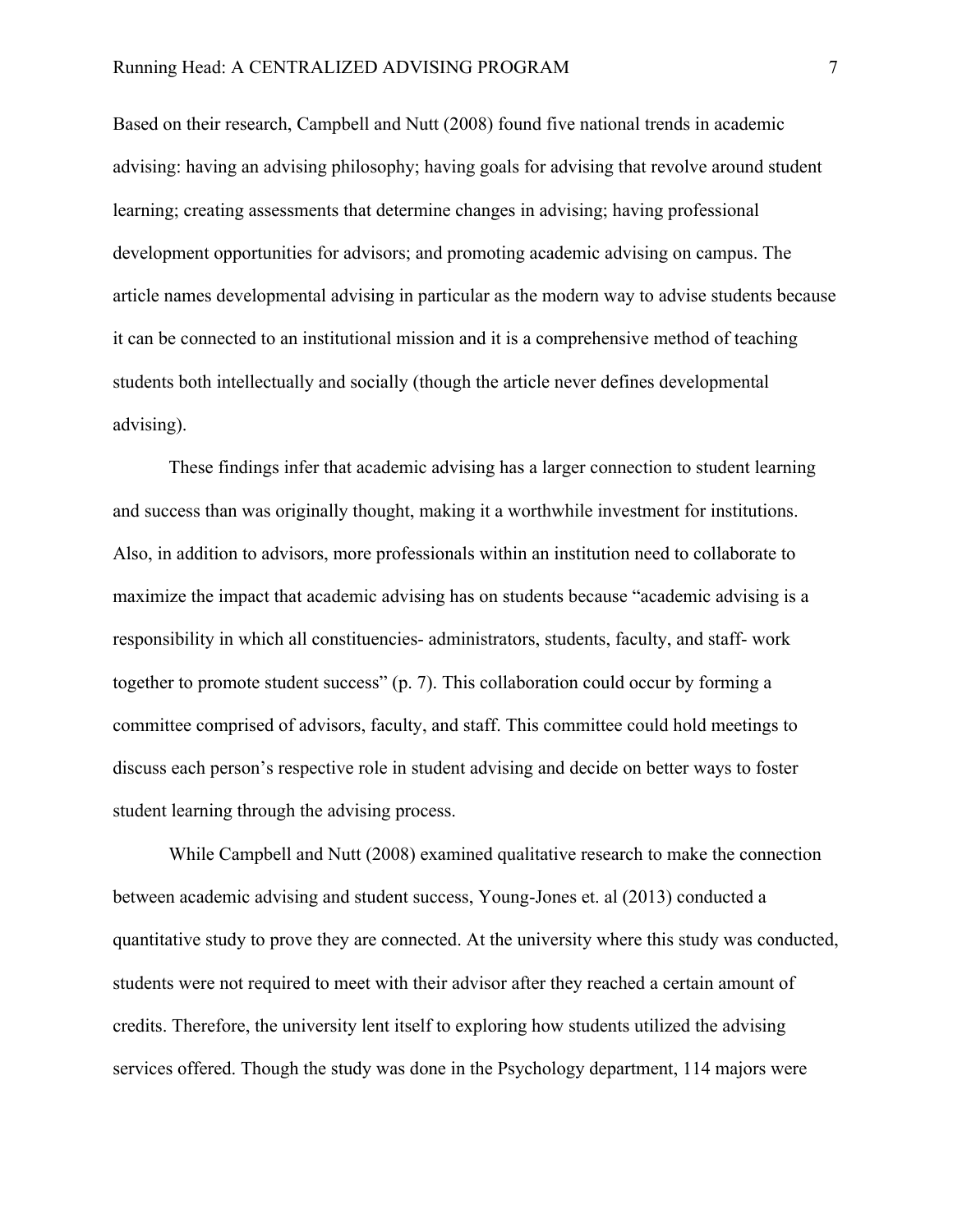represented among the 611 student participants. Using assessment tools, the researchers collected information on students' self-assessment, their expectations of advising, and their demographics. The results found that students who met with their advisor had higher GPAs as well as higher perceived levels of study skills, self-efficacy, responsibility, and support from their advisor. The researchers pointed out that according to their study, "advisors have an immediately meaningful impact on students during the first year of college and the opportunity for continuing influence as students work toward degree completion" (p. 16).

Because of this connection, it is clear that advisors need to be available for students. It is possible that faculty advisors may not be as available to students as professional advisors because of their many responsibilities, but this study did not look at differences between faculty and professional advisors. This study also did not take student demographics into account when looking at students' advising experiences, so they did not find a connection between student demographics and the advising needs they may have. This article stressed the importance of academic advising and advisors, and their positive effect on student academic success. It also highlighted the personal connection that advisors make with their advisees, mentioning that an advisor can make a student more engaged in their academics. As such, it is clear that advisors encourage and support students on a personal level. Thus, advisors need to understand both the academic and personal aspects of advising. A training program for advisors can help with this by including holistic advising techniques so that those being trained can learn about the effect that advising can have on students academically as well as personally.

Though it is clear that advising can further student success, it is important that there is a focus on the particular advising models that do this most effectively. Kot (2014) examined the connection between centralized academic advising and student academic performance, as well as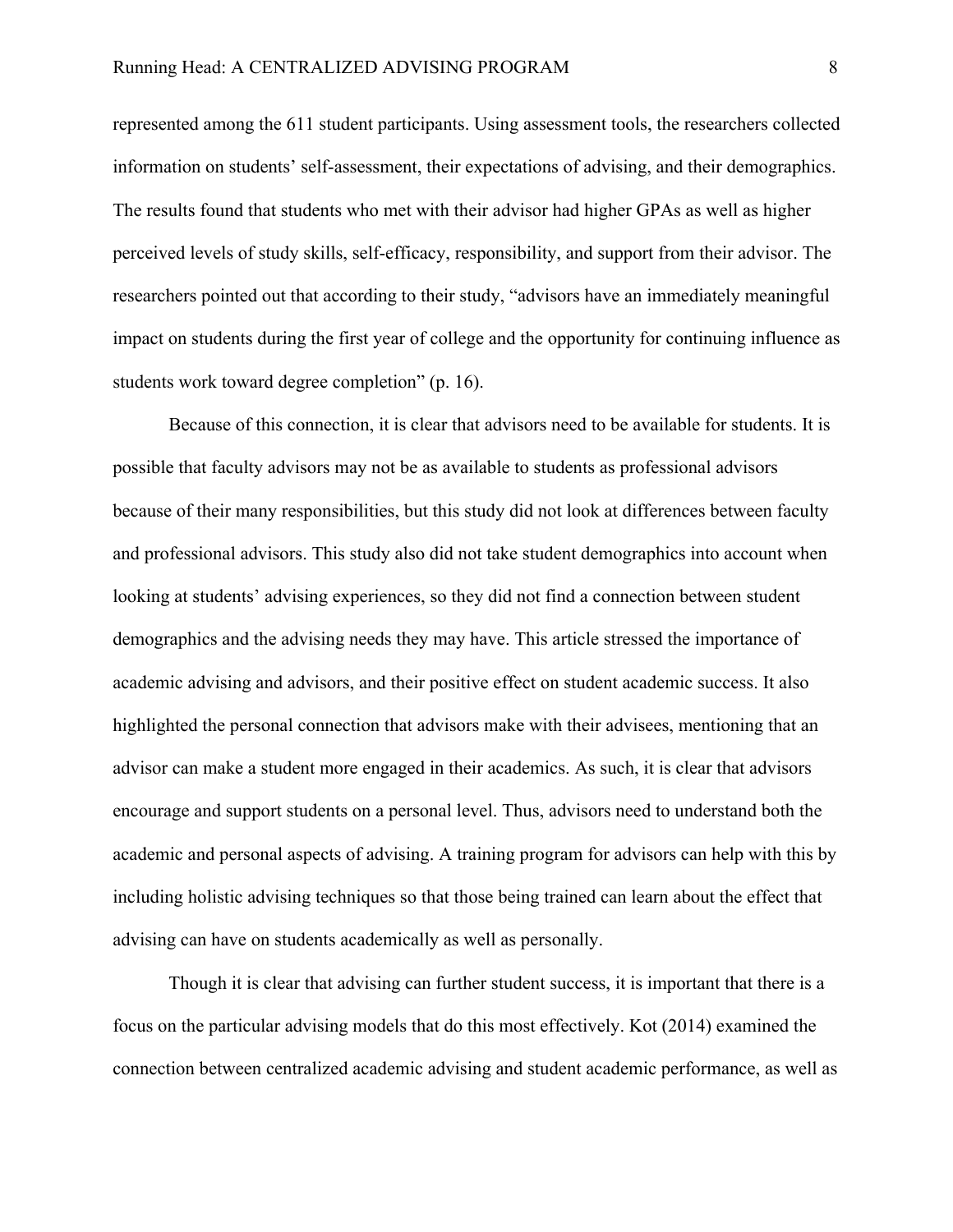its connection to student enrollment behavior. The theory that was used to inform this study was Astin's (1970, 1991) input-environment-output model, where a student's traits that they bring to college will be affected by the college's environment (in this case, academic advising), and these things together will predict the outcome for the student. Kot (2014) collected information on 2,745 first-year college students, including race, gender, SAT scores, students' majors, and GPAs, and followed their advising behavior in the Fall and Spring terms.

The results showed that "students who used centralized advising had higher GPAs (both term and first-year cumulative GPA) compared to their counterparts who did not use advising," and "students who used centralized advising during the second term were more likely to return in the second year" (p. 553). This study only focused on students who used centralized advising compared to no advising at all. Because of this, it may be that the findings are related to utilizing advising and are not specifically connected to the centralized advising delivery model. Nonetheless, this study shows how centralized advising can positively improve academic performance and retention rates. It is clear that the comprehensive nature of centralized advising can offer more to students than other advising delivery models, such as guidance on "completing the core curriculum, choosing appropriate courses, planning educational careers, selecting majors, using campus resources, and developing success strategies" (p. 554).

As the findings above show, centralized advising appears to be an advising system that is most effective in increasing student success because of its comprehensive nature, and institutions that use this model have seen increases in student engagement and learning after implementing it. An example of such an institution is seen in Steingass and Sykes' (2008) study on the advising program at their institution, Virginia Commonwealth University. There have been many changes made to academic advising at the university, including: creating a centralized advising space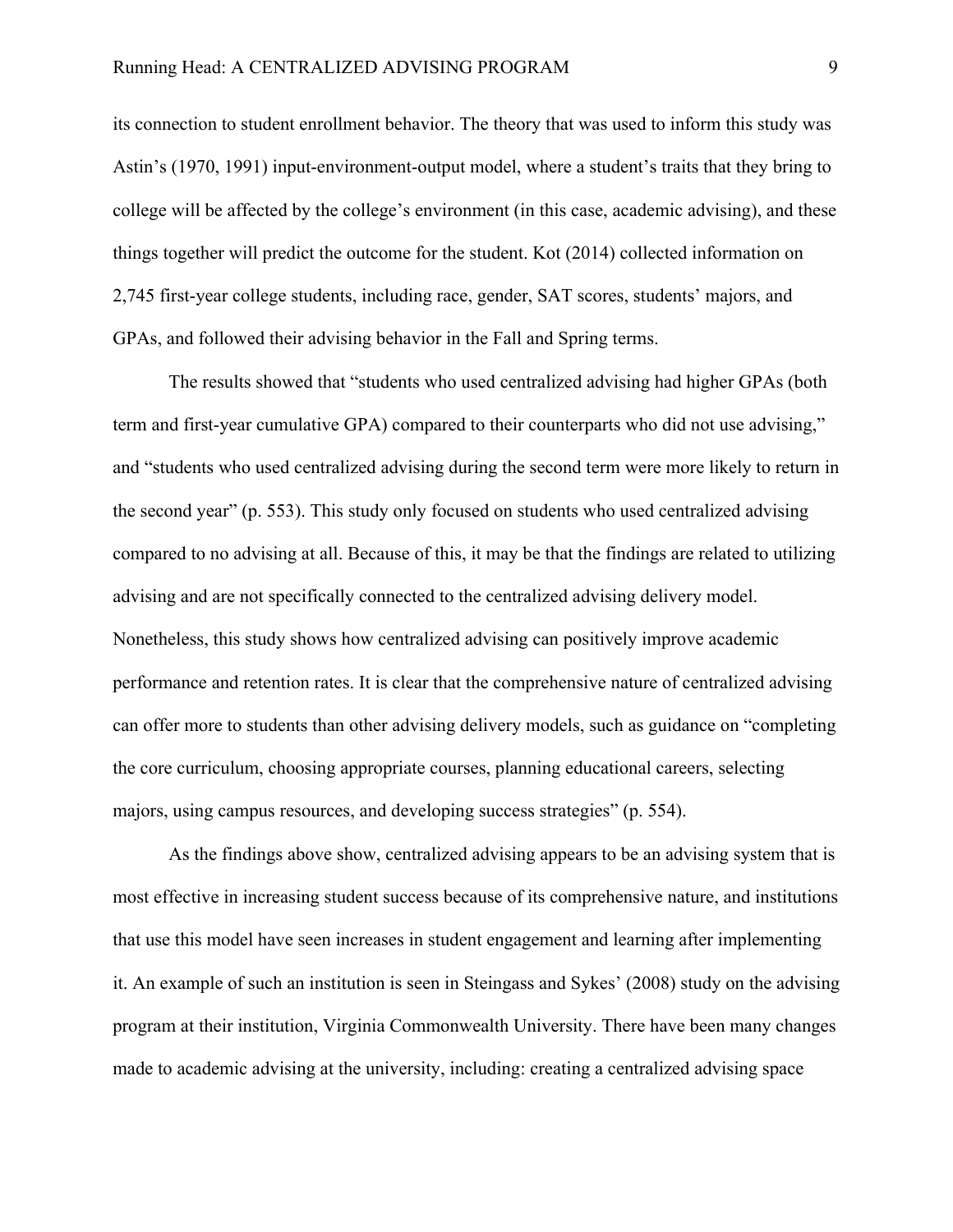with more advisors; a goal to have advisors help students make connections on campus through one-on-one attention; creating personalized advising plans for each student; proactive advising so students understand the benefits of utilizing their advisor and so advisors can immediately address issues their students may be having; collaboration between faculty and advisors to keep track of students and their progress; and weekly training for advisors to stay updated on changes relating to curriculum, policies, or resources. The researchers noted that the university conducted qualitative and quantitative assessments after the changes were made to determine the efficacy of these changes.

According to this research, these changes resulted in positive outcomes and positive attitudes from students about their advising experience. There were higher levels of "engagement and academic success" for first-year students, higher levels of students "making more informed educational decisions," and higher levels of students collaborating "with other students in studying outside of class" (Steingass & Sykes, 2008, p. 20). This data suggests that centralized advising and a streamlined advising model produces positive results for students in their academics. Because of the many changes made to advising at the university, two ideas can be inferred. The first is that advising systems should change over time as college students and higher education evolve. The second is that an advising center should be comprehensive and be able to offer many resources to students. Advising centers should include everything from advisor training, to proactive student advising, to uniting faculty and staff in supporting students. The services offered should change with the needs of the student population.

#### **Advising and Student Persistence**

Academic advising increases student persistence in addition to student success, and there are many aspects of advising that can further student persistence. The first is using advising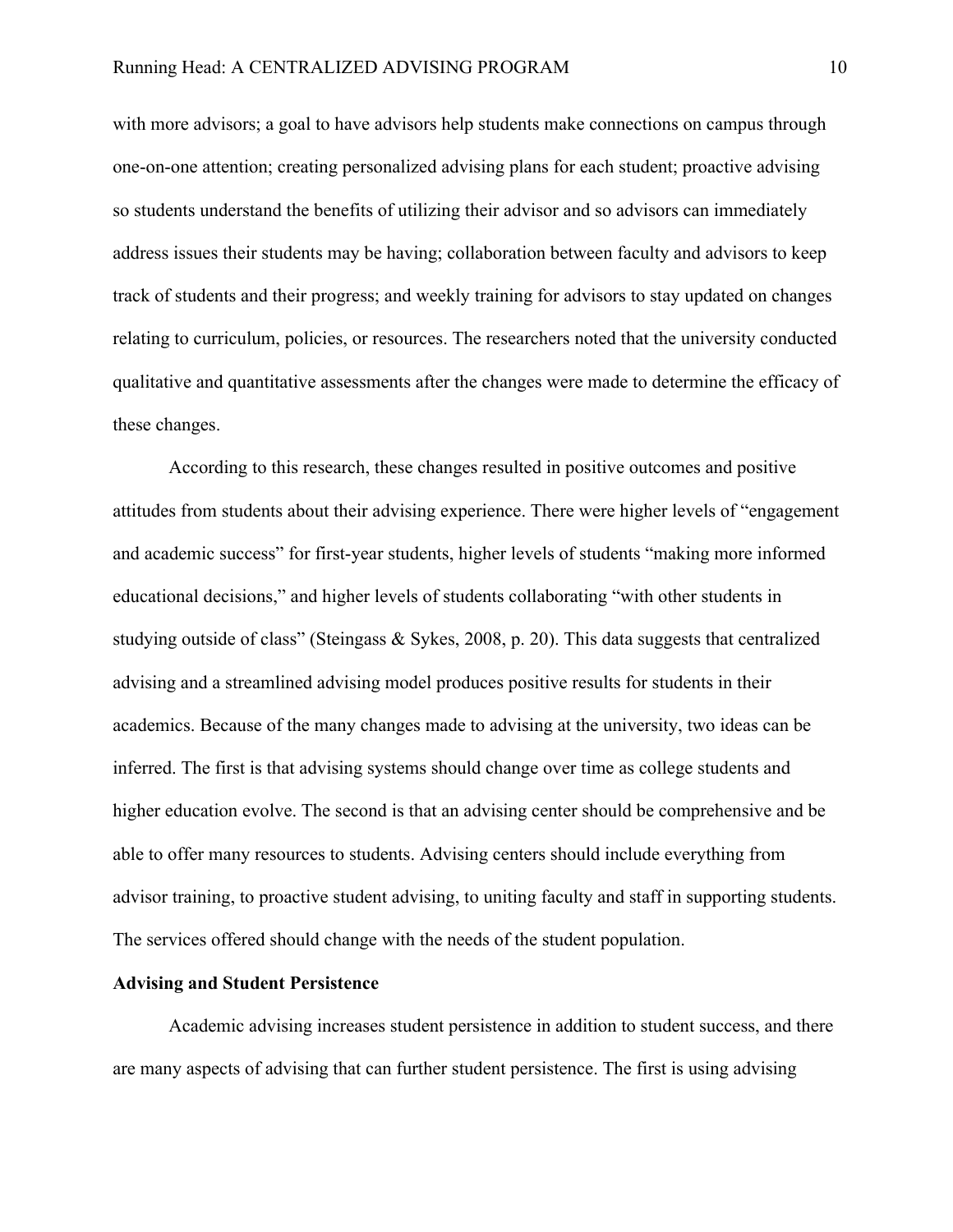techniques that promote satisfaction in a student's major. Milsom and Coughlin (2015) conducted a study to analyze the elements that influence a college student's satisfaction or dissatisfaction with the major they have chosen. The researchers modeled their work on grounded-theory procedure created by Strauss and Corbin (1998). Milsom and Coughlin's (2015) participants consisted of 10 undergraduates who were traditional age, not in their first year, with a chosen major. This study was not diverse in the race of the participants or in the majors the participants chose, nor was it a large study. Participants were given a semi-structured interview with questions that probed their experience with declaring and changing their majors. The findings led to the creation of the college major satisfaction model. In this model, opportunities with faculty, peers, advisors, and experiences inside and outside of classes affect a student's selfawareness and career awareness. Being aware of both of these things leads to reflection, and reflection can lead to satisfaction or dissatisfaction in a major. According to this model, learning about oneself and determining what one wants in a career is key before making decisions on a college major.

Milsom and Coughlin (2015) noted that "through proactive academic advising focusing on career and self-exploration, as well as identification of and reflection about personal goals, students may gain critical self and career awareness earlier in their undergraduate programs so that they can complete satisfying majors in pursuit of careers that fit their goals and skills" (p. 11). It is clear that advisors can promote self-awareness in students and therefore have a large influence on student satisfaction. In order to help students be satisfied in their major and future career, advisors should utilize strategies outlined by the authors. These include offering career exploration courses, encouraging involvement outside the classroom, promoting self-authorship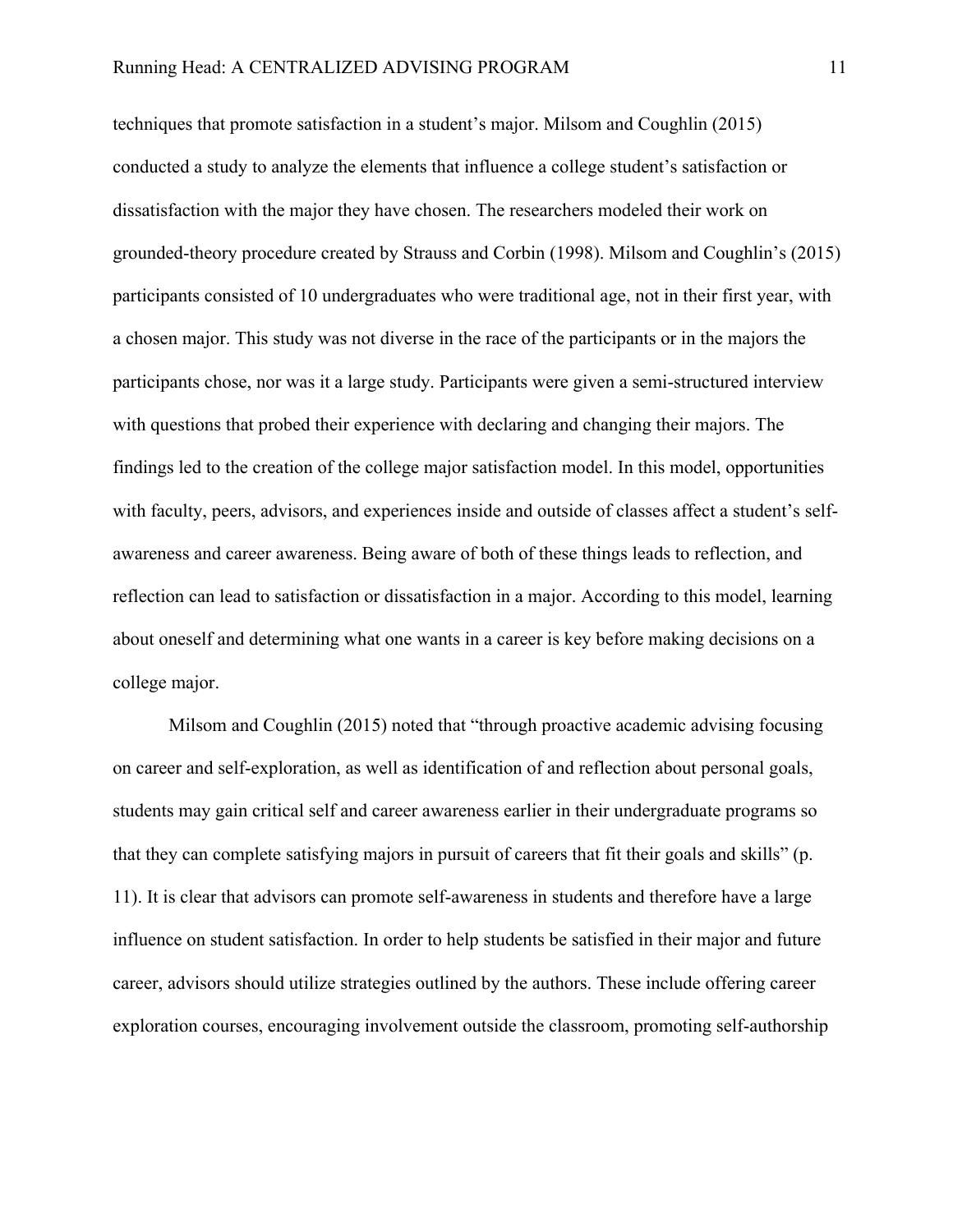in students, and collaborating with career counselors. These strategies are holistic and combine learning about oneself with learning about a career area.

Milsom and Coughlin (2015) demonstrated how advisors can help students feel satisfied with their major in order to support persistence, while Gordon (2007) outlined what advisors can do to get students to choose a major in the first place. Gordon (2007) outlined the many facets of undecided students in great detail using hundreds of empirical and non-empirical studies. In this book, there is no distinction between students who are undecided on a college major and those who are undecided on a career path. No matter what they are undecided on, the author makes it clear that there are many reasons for students to be undecided. The main reasons for indecisiveness include slowed development, elements of one's personality, multiple interests, cultural aspects, anxiety, and external factors. According to this book, the best theories to use when helping undecided students are student development, career decision, and student learning theories.

When it comes to academic advising, Gordon (2007) says that the advising delivery model is inconsequential, as long as it fits the population of students at the institution. The most important point about undecided students, according to Gordon, is that they need resources, services, and advisors specifically for them because they have needs that cannot be addressed with traditional resources. This book indicated that undecided students are multi-faceted, and therefore cannot be lumped into the general student population and cannot be considered a homogeneous group. It is because of this that various resources need to be employed on a college campus in order to help them, such as advising and career services, as well as resources in both academic and student affairs. It is possible that because of the specific needs of undecided students, their departure may contribute to rates of attrition if an institution does not have the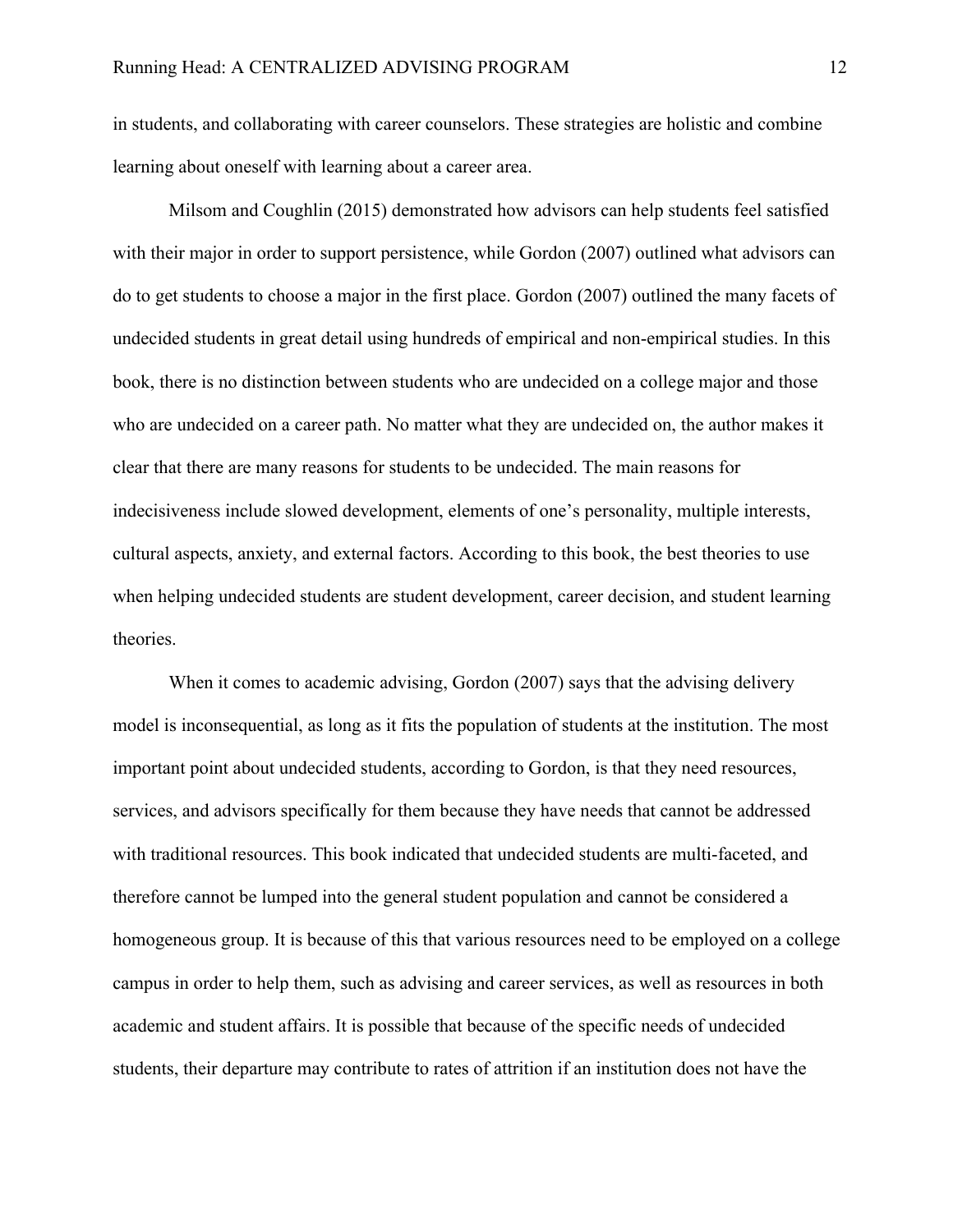proper resources to guide them. Therefore, it is important that institutions invest in resources specifically for undecided students, including advisors who are knowledgeable on undecided students and an advising system that can focus on undecided students.

It is important that there are advising systems in place that help students understand the degree requirements for the particular major that they declare, as suggested by Capaldi, Lombardi, and Yellen (2006). They posited that one issue that many students face in college is being able to discern their course requirements in order to graduate. Graduation requirements are numerous and can be difficult to understand. To remedy this, the University of Florida implemented a college-wide tracking program in 1996 to guide their students in course selection, major selection, and graduation requirements. The program is "a computerized system that takes the formal elements of the curriculum- majors, with their prerequisites, requirements, and course sequences- and reorganizes this information into a sequential presentation that matches each student's current transcript and major" (p. 47). This tracking program was found to be helpful for undeclared students and students who are questioning their choice of major because it allows them to compare their transcript with other majors and see what requirements they would need to fulfill if they wanted to declare a certain major. For students, the ability to outline "their interests and capabilities and match them to their requirements of the many majors available" is key when there are many majors to choose from and many requirements to complete (p. 46). By 2000, the four-year graduation rate at the University of Florida increased by 10 percentage points from the year before the tracking program was implemented, proving that the tracking program had positive effects on graduation rates.

While it is unclear whether the advising model used at the University of Florida is centralized, the software that they used was streamlined across the entire campus. This shows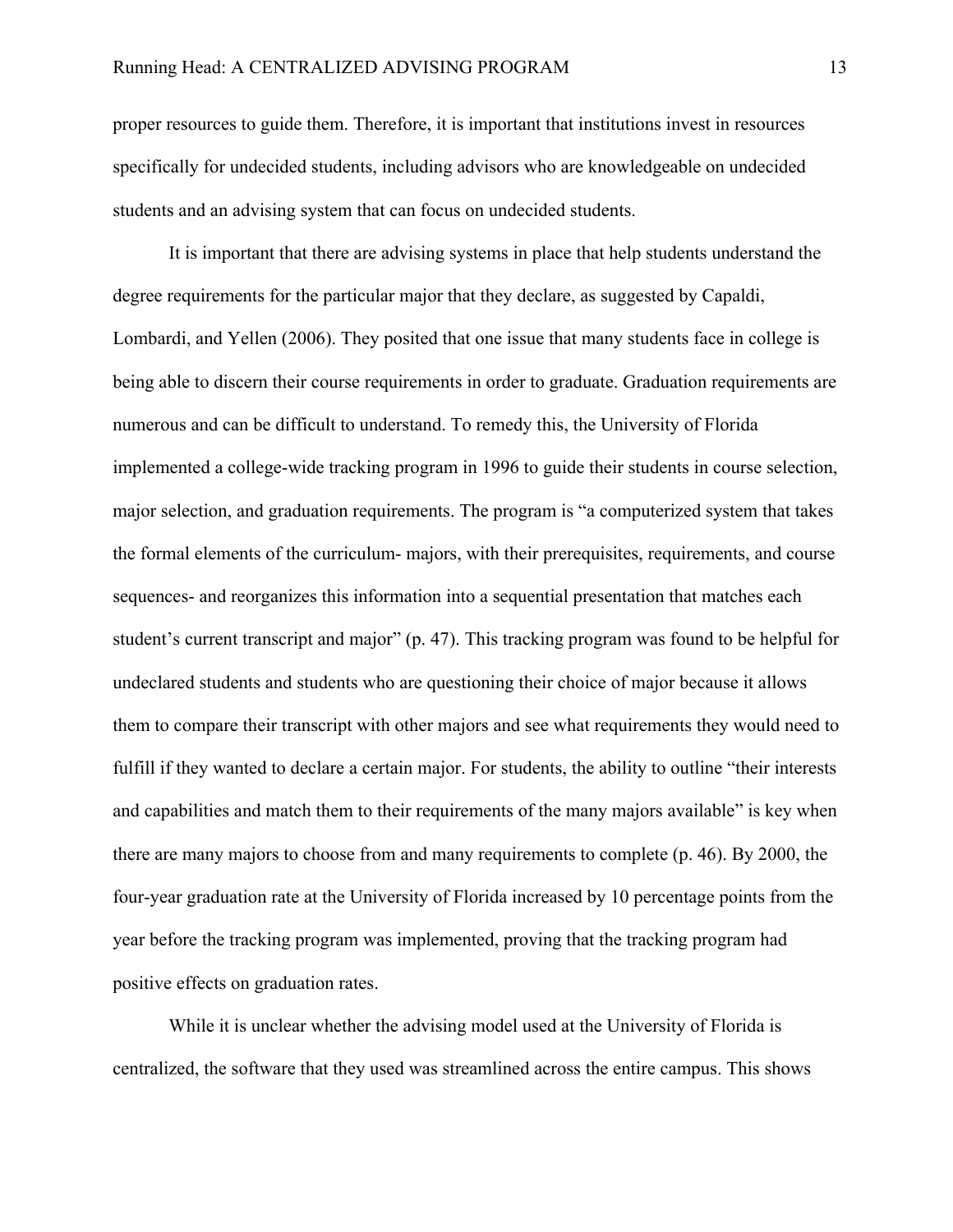that if streamlined advising software is utilized, students will be able to pick the major that is right for them and understand all the requirements they need to fulfill in order to graduate on time. It should be noted that this change in software was coupled with personalized attention to students from advisors, so this software acted as an extra support and resource for students in addition to individualized advising. Streamlining the advising software, in addition to streamlining the advising delivery model and utilizing trained advisors, would create a comprehensive advising center and advising experience for students. Including all of these elements in an advising program would facilitate course selection, major selection, and understanding graduation requirements for both students and advisors.

#### **Advising Strategies**

To guide students to success and graduation, there are certain advising strategies that have proven to be useful and some that are not as effective. First, Wessel and Smith (2011) believe that advising can improve retention and the student experience at Christian colleges. They examined the methods of academic advising in private, religiously affiliated institutions. In particular, they studied institutions who were members of the Council for Christian Colleges and Universities. This study used surveys to gather information on how each institution advises, including "the delivery of advising services, roles, and functions of academic advising, student development goals for academic advising, and organizational models" (p. 15). Sixty-seven surveys were completed by individuals who were responsible for advising at each institution. The results found that 70% of these institutions utilized only faculty advisors, 28.4% utilized both faculty and professional advisors, and 1.7% utilized only professional advisors. Faculty advisors were found to be not ideal because of the lack of time they have to spend with students outside of class; their knowledge was limited to only their area of study; they did not have proper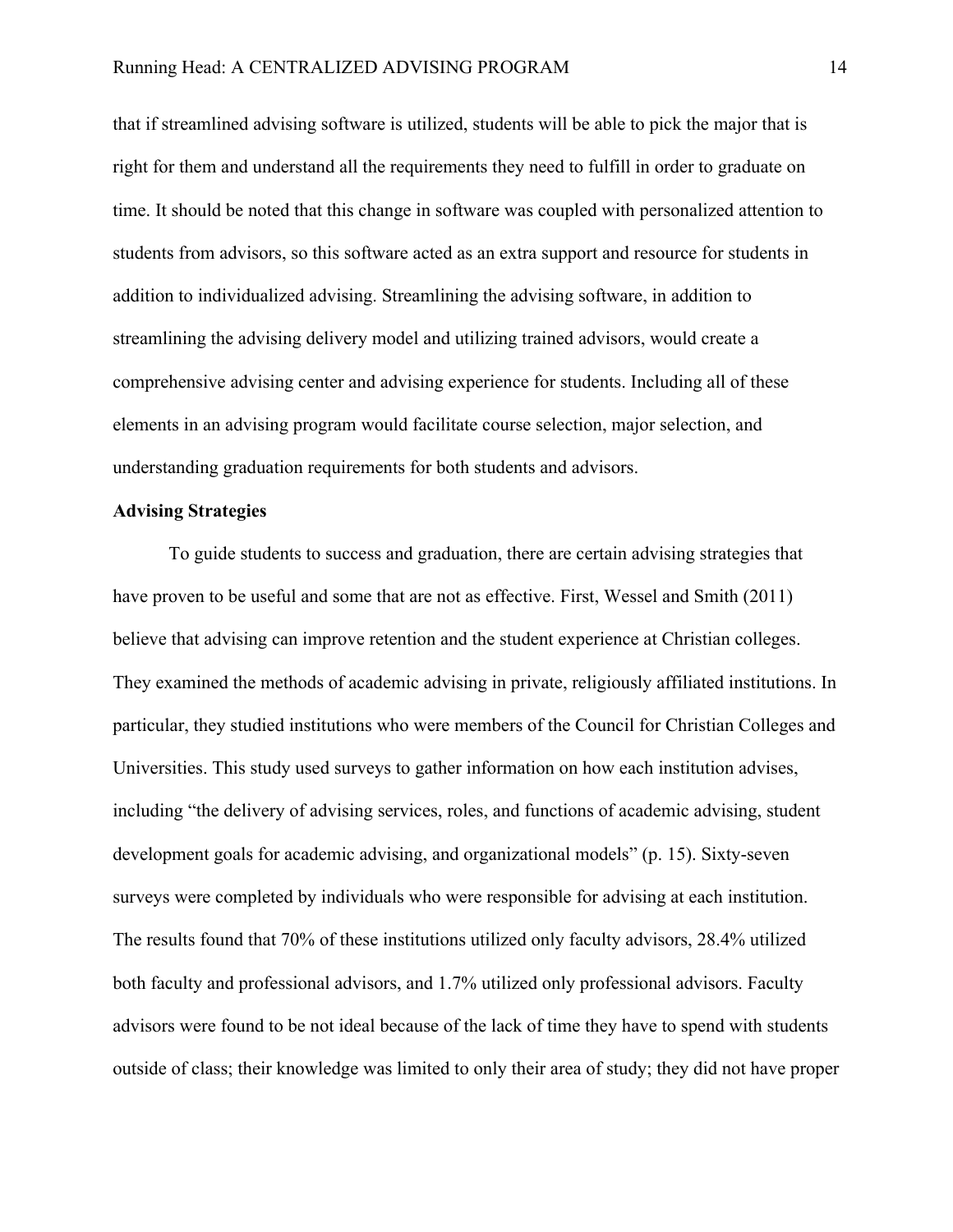advising training; and they were not always willing to advise in addition to their other responsibilities.

If a college is going to utilize faculty as advisors, the authors suggested that "extensive training on developmental advising methods" will allow faculty to understand how advising contributes to student's development (p. 22). Developmental advising, according to this article, is "a systematic process based on a close student-advisor relationship intended to aid students in achieving educational and personal goals (Ender, Winston, & Miller, as cited in Wessel & Smith, 2011, p. 11). The article also suggested that faculty advisors are unhelpful when it comes to undeclared students because they are mainly knowledgeable in their own field, and they may not be able to help students explore other major or career options outside of their area of study. This article points out the many downsides to using faculty advisors, suggesting that there are more flaws to this advising model than strengths. All educators, and those especially at Christian colleges, may wish to use a centralized advising center with professional advisors in order to stand out among peers and to best help undecided students.

If an institution is going to use faculty as advisors, implementing a training program as suggested by Habley, Bloom, and Robbins (2012) may better help them understand how to holistically advise students. In one chapter of their book, Habley et. al (2012) detailed how academic advising influenced student success and persistence rates using many sources of empirical and non-empirical research. This chapter described everything from advising centers, to advising certain demographics, advising with technology, faculty advising, and best advising practices. They noted that advising did not have a direct influence on student persistence, but it did affect many variables that contribute to persistence, including student satisfaction, decision making, utilizing support resources, interactions with faculty, and mentoring from other students.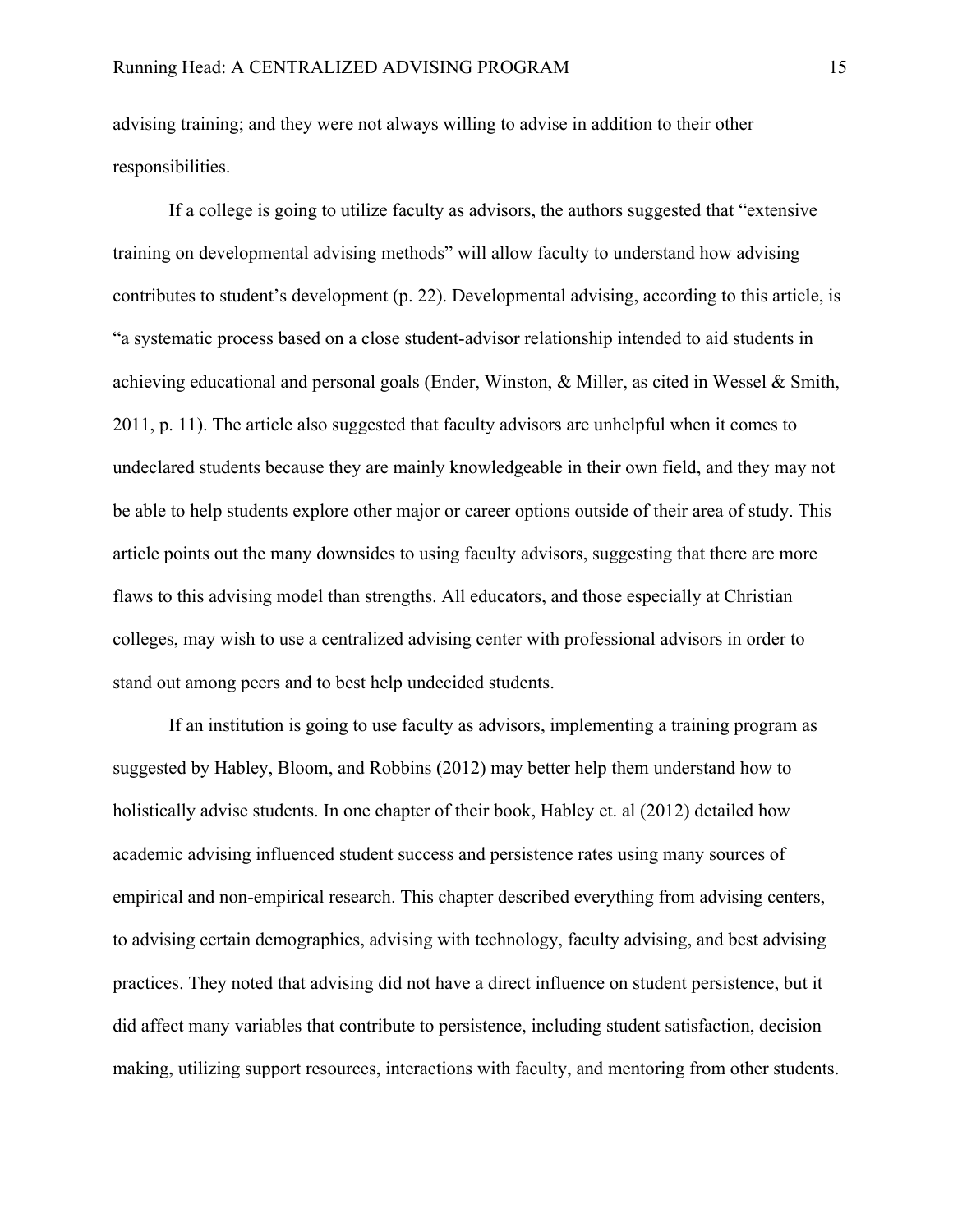One main point the authors made was that the delivery model for advising services was insignificant. The person who is doing the advising, whether they are faculty or staff, was also insignificant. Rather, it was whether or not the advisor is trained to do their work that made the difference for students. Habley et al. (2012) outline 11 "best practices in advising training from Brown (2008) and Davis (2003)" that include points on assessment, garnering support from everyone involved, and engaging the participants during and after the training (p. 295). Specifically, it is best if advisors are trained in both academic and career advising.

They noted that the institutions who are the most progressive in their advising practices are community colleges because "these institutions typically have self-contained advising centers that are often staffed with counselors who have the skills to deliver both academic and career services" (p. 298). This chapter implies that the more comprehensive the advising system, the better the effect advising will have on students, and the better the response from students. A centralized advising center will also be able to facilitate training programs for advisors. A training program could include instructions on how to advise students holistically and provide updates to advisors on any changes to curriculum or processes. Implementing a training program will improve the quality of advising that students receive and contribute to the all-inclusive nature of a centralized advising center.

Training advisors as outlined by Habley et. al (2012) may eliminate confusion about the advising profession, which Aiken-Wisniewski et. al (2015) explore. They note that although advisors at one institution may have the same job title, the tasks that are required of each individual may be vastly different. Focus groups were conducted with 47 participants consisting of mostly advisors, while others were faculty or other staff members. Questions asked of the focus group included their responsibilities in their role as an advisor, defining the academic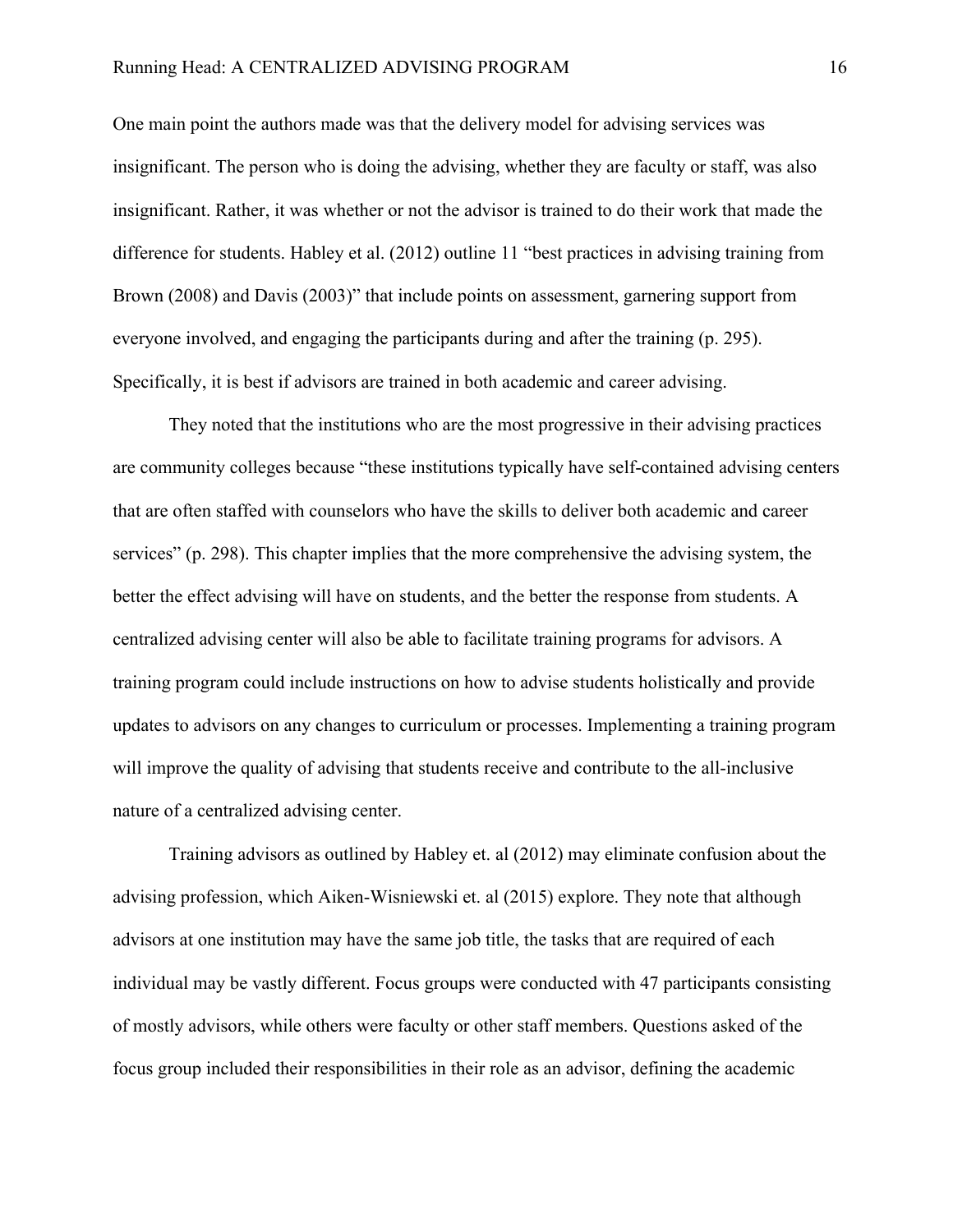advising profession, and characteristics of what makes an individual a professional academic advisor. Results showed that advisors do not always have the same background and expertise, leading to a lack of clarity on what the advising profession entails. The legitimacy of the advising profession is also questioned, especially by faculty, leading to advisors feeling disrespected and not being included in creating policies and decision making.

It was clear from the study that the perception of the academic advising profession can vary from person to person, from institution to institution, and even from department to department within an institution. Having many perceptions about advisors can lead to confusion about the profession. This infers that a centralized advising model, where all advisors are in one place and systems are streamlined, may be helpful in clearly delineating roles and responsibilities of advisors. Also, if a centralized advising model is established, it may make the role of an advisor clearer to others, and therefore allow advisors to garner more respect from faculty and other staff at the institution. Improvements in advising at an institution may not only be beneficial for students, but for advisors as well.

A centralized advising model may reduce confusion about what advisors do for students, and it may also allow advisors to better teach students about liberal learning. Robbins (2014) detailed integrative liberal learning and the role of academic advisors in students receiving a liberal education. Integrative liberal learning is defined as "education that includes curricular, cocurricular, and pedagogical innovations offered in a purposeful, collaborative manner to provide a more holistic undergraduate experience regardless of a student's major or degree program" (Robbins, 2014, p. 26). Drawing from research from many sources on liberal education and academic advising for the current century, Robbins found that advisors are a large part of a students' learning and can help students achieve liberal learning outcomes that are outlined by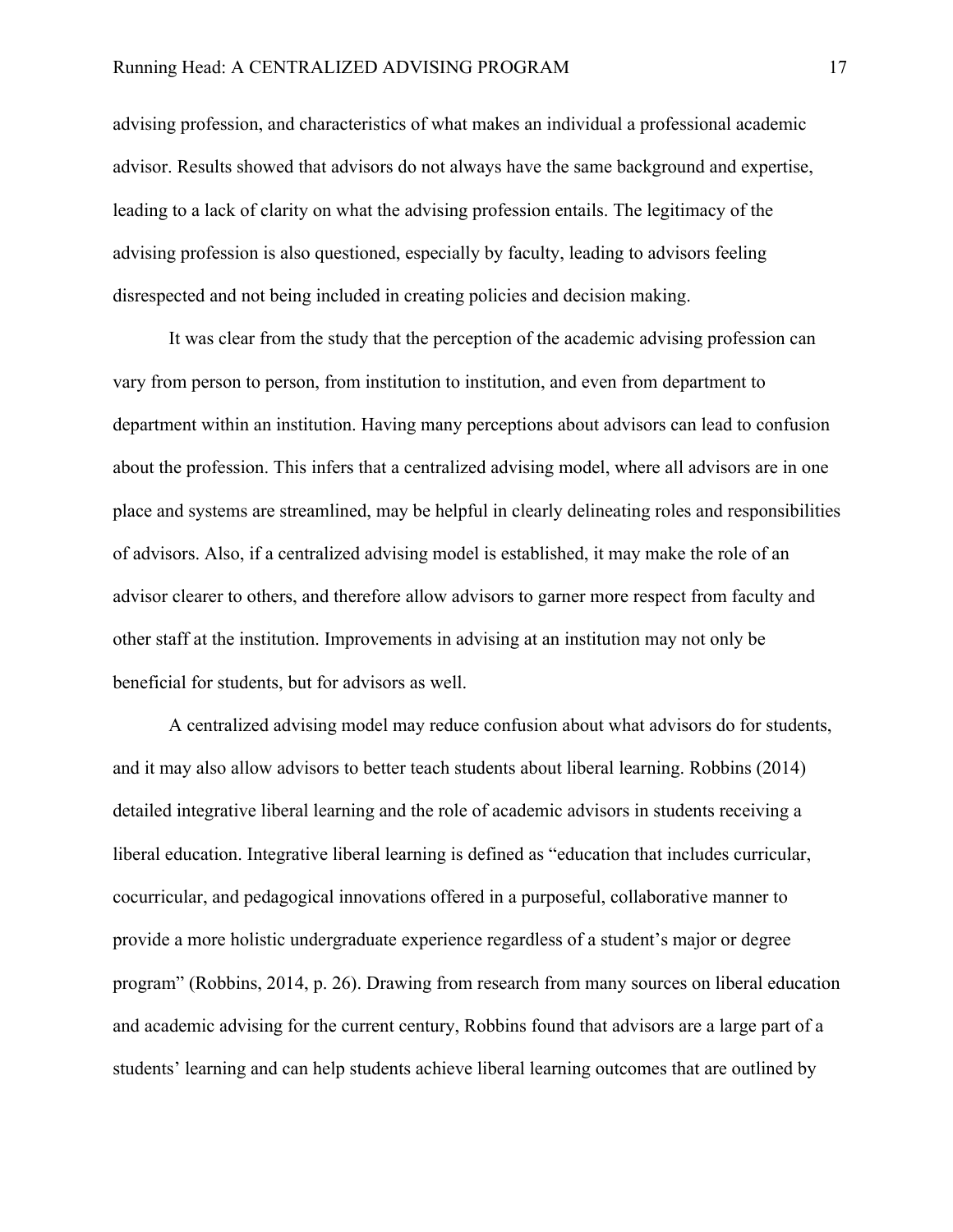the Association of American Colleges & Universities and the Council for the Advancement of Standards in Higher Education. Advisors can help students understand what a liberal education means, the benefits of a liberal education, and how to connect experiences they have inside and outside the classroom. Therefore, advisors and advising resources and services are important things for institutions to invest in when student learning is a part of the college's mission. This is especially true for liberal arts colleges who promote liberal learning.

Advisors who foster liberal learning ensure that students have a comprehensive learning experience. The article also points out that "employers want a liberally educated workforce" which shows how crucial integrative liberal learning is (p. 28). Because advisors can promote liberal learning in students, like Robbins indicated, they may improve a students' job prospects if an employer is seeking to hire a liberal-minded individual. This furthers the idea that not only are liberal arts areas of study worthy of investment, but that advisors familiar with liberal education and similar advising services are also worthy of investment. Advisors should include liberal learning as part of their goals when advising students and should develop techniques to promote liberal learning in order to do so.

Robbins (2014) found that advisors are integral to promoting liberal learning in students, and Laff (2006) demonstrated exactly how advisors can accomplish this. The Association of American Colleges and Universities (AAC&U) conducted multiple focus groups with students to find out their perception of liberal education, and Laff (2006) used the findings of these focus groups to inform his own advising strategies. The AAC&U asked students about their understanding of and attitudes on core liberal learning. They wanted to see if there was a disconnect between what faculty believe students know about the value of a liberal education and what students actually know. The details of the focus groups are never described, but the author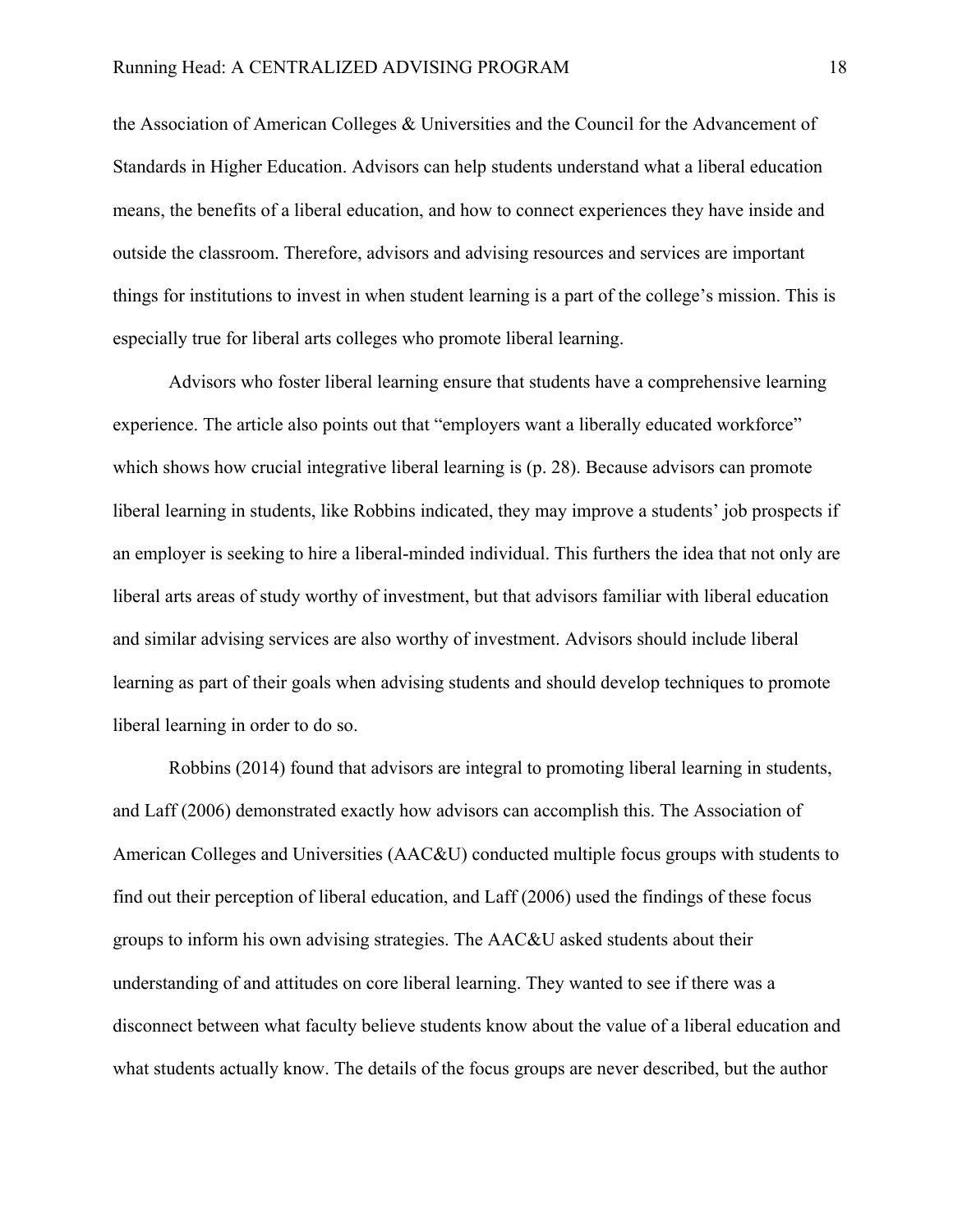described the results, which showed that students, in fact, do not know the value of a liberal education. Laff (2006) posited that "advising is one of the best opportunities for students to talk about the values of liberal learning in practice" (p. 38), and he outlines the exact strategies he uses with his advisees to prove this.

Specifically, he utilized problem-based learning, which "drives students to use their learning in new contexts" (p. 38). He mentions thought-provoking ideas, such as "how often do we ask students to explain what they mean when they say they want to major in English [...] How often do we ask prospective business majors to tell us something that isn't related to business or to talk about the people with whom they expect to work" (p. 40)? This article indicates the positive correlation between advising and students' understanding of liberal learning. Laff (2006) specifically demonstrated how advising to improve students' liberal learning is accomplished. In this case, he questions students about their career and major choices and asks them to think about their academic and career areas in a multi-faceted, complex way. Advisors at liberal arts colleges, where there is a broad offering of majors and core general education requirements, should utilize these strategies in order to promote liberal learning and holistic development in students. If advisors are not familiar with these strategies, they may need to be trained in them.

In conclusion, research has proven that academic advising can lead to student success and persistence through certain advising strategies. The best way to accomplish this is by utilizing a centralized academic advising model that can offer many resources to students because of its comprehensive nature, including streamlined technology and help for undeclared students. It can also provide training programs for advisors so they advise students consistently, and understand how to promote holistic development, engagement, and liberal learning in students. The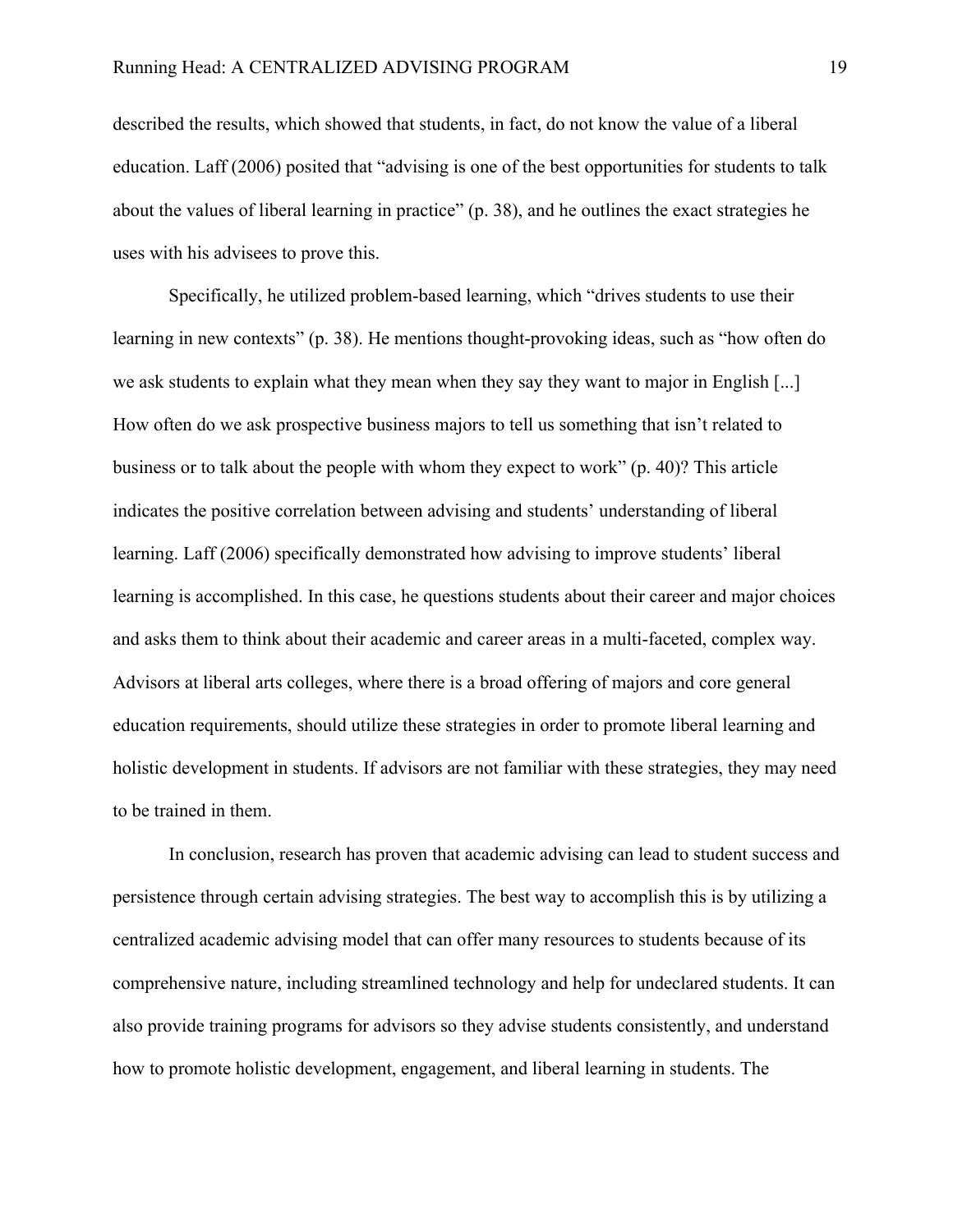literature helps to understand the need for centralized advising, provided by well-trained advisors, which is the basis for this project.

#### **Overview of Theory**

To advance the goals of LAAP, I have selected Astin's I-E-O model (Astin & Antonio, 2012) as the framework for this project. This assessment theory was created by Astin and evaluates the relationship between students and a particular environment in order to foster positive outcomes (Astin & Antonio, 2012). The abbreviations in the model stand for inputs, environment, and outputs. The inputs in this model refer to the identities, personal background, behaviors, and skills that a student brings with them to college. The environment is the setting that the institution creates for students. The outputs refer to the effect on the student (Astin  $\&$ Antonio, 2012). This model posits that students come into college with established inputs, and the interaction between these inputs and the college's environment determines the effect on the student (Astin & Antonio, 2012). Astin specifies that the ideal output in this model is retaining students (Astin & Antonio, 2012). However, he notes that student retention does not always need to be the preferred end result, since this model can be applied to settings and scenarios other than higher education (Astin & Antonio, 2012).



*Figure 1.* Astin's I-E-O Model*.* From Cb, 2014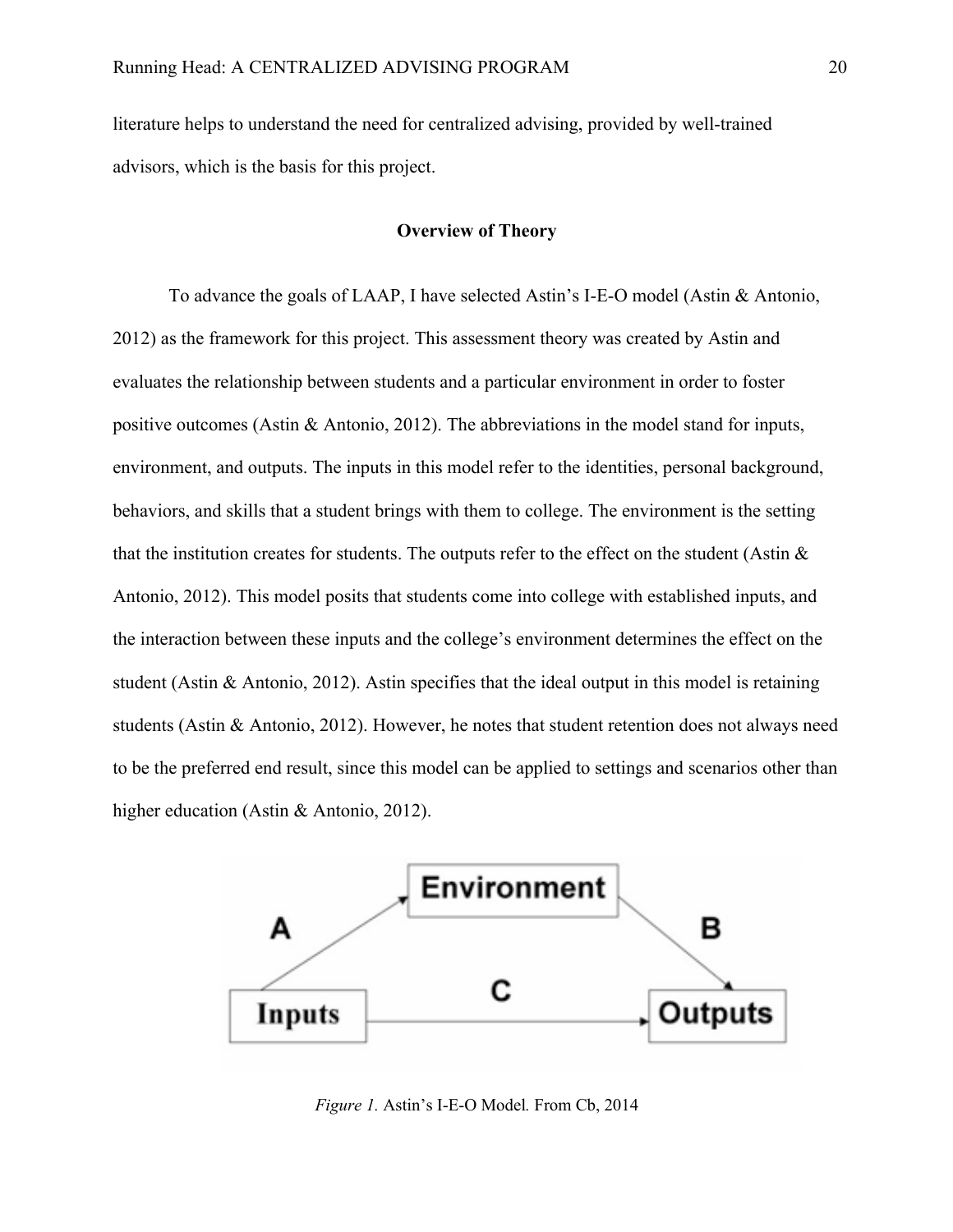In examining Figure 1, one can see how the three variables in the I-E-O model are depicted as affecting each other. Arrow B is the area that higher education professionals are most interested in (Astin & Antonio, 2012) because they want to create college environments that are conducive to positive student outcomes. However, arrows A and C indicate how important the inputs variable is. A students' inputs will determine the college environment that they choose (arrow A) (Astin & Antonio, 2012). A student's inputs are also consistent over time, meaning that behaviors, identities, backgrounds, and skills that have been established in the past will most likely continue in college (arrow C) (Astin & Antonio, 2012). Since inputs directly relate to both the environment and the outputs, they tremendously affect whether a student is successful or retained. This means the habits that a student develops in high school are crucial to determining success in college. This also means that since college student populations are increasing in diversity, students are going to bring a multitude of inputs with them to campus. Therefore, institutions need to work to accommodate all students with myriad kinds of inputs.

The I-E-O model (Astin & Antonio, 2012) utilizes the college environment as the catalyst for change in college students. Without the addition of the environment in this model, students' inputs would remain the same; there would be nothing to assess because there would be no change in the student. Since the output is determined by the inputs combined with the environment, the factors involved in the input and environment variables are the ones that impact change. For example, if a students' inputs are not conducive to college academics, they may not succeed in their coursework. If their inputs are not suitable for integrating themselves into new social groups, they may also fail in feeling a sense of belonging on campus. Also, if the college environment lacks certain resources, a student may not get the support that they need.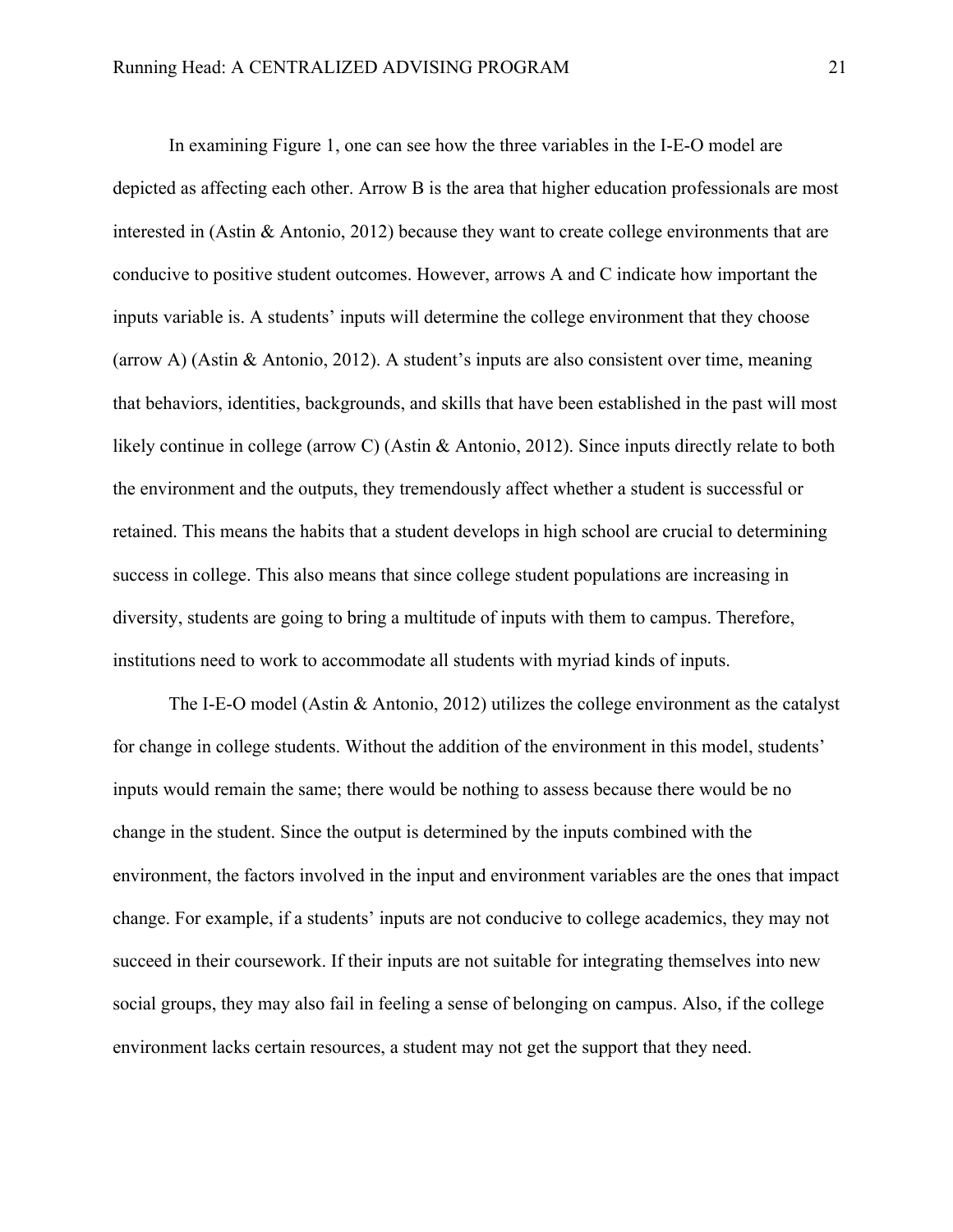I chose the I-E-O model as the framework for a centralized advising program because it will allow me to create an optimal advising environment for students so that they are more likely to achieve optimal outcomes. In order to implement this model as the framework, the outputs must first be identified in order to determine how the environment will change students. Then, the features of the environment will be determined in order to lead students to the desired outputs. The outputs that the advising program will focus on are student success and student persistence to graduation. I define student success as being engaged in academics and on-campus activities, and I define persistence as a students' endurance to graduation. In order to lead students to these outcomes, the environment of LAAP will thus be comprehensive and holistic.

To create a comprehensive and holistic environment, students' inputs will be assessed to determine what features will be included in the advising center. Advisors in the program will seek out information about their students' inputs in order to select what resources and information need to be implemented in the program in order for students to achieve success and persist to graduation. The center will include material handouts and technological tools to disseminate the selected resources and information to students, which may include information on financial aid, how to get involved in extracurricular groups, or how to choose a major. Including these materials will create a comprehensive environment because they will allow students to learn about different areas of the college experience that may impact them, and also explore personal, academic, and professional development.

Advising practices utilized by advisors in the program will also help create a comprehensive, holistic environment for students. Advisors will counsel students based on their inputs, so advisors will tailor the environment during advising appointments to students' needs. This means that advising meetings between students and advisors will flow organically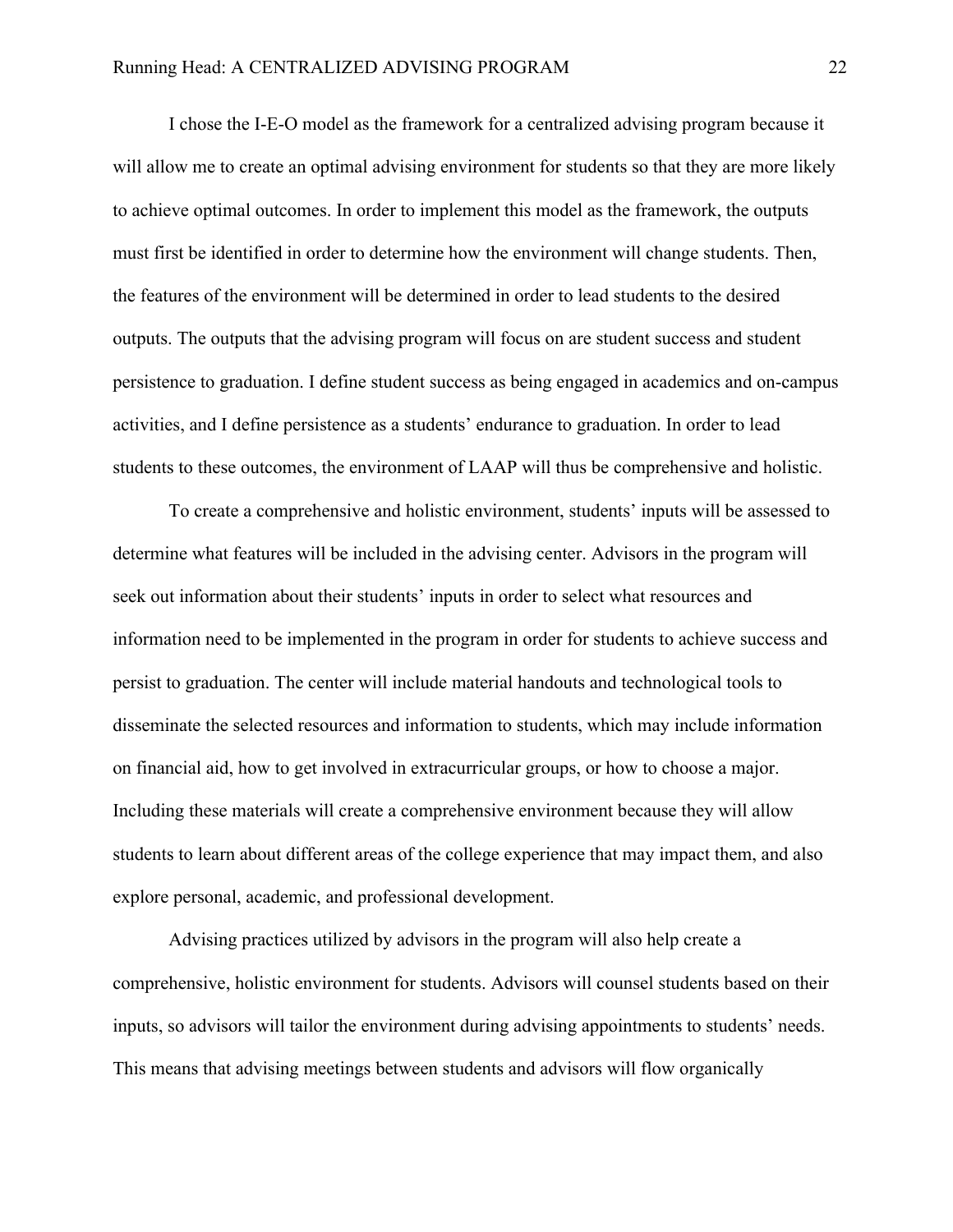according to students' needs, the aspects of themselves that need to be developed, and their motivation to succeed and persist. In this way, advisors will guide students holistically and comprehensively so they can be supported personally, academically, and professionally.

Overall, the I-E-O model (Astin & Antonio, 2012) connects meaningfully to the creation of a new advising program for liberal arts students at Sunnyside College because it will prioritize student inputs, the advising environment, and student outputs. Focusing on these factors will create an optimal advising program that is effective in leading students to success and graduation. To achieve these outcomes, the program will be comprehensive and holistic. These qualities will be beneficial for liberal arts students because liberal arts majors are broad; their curriculum can be applied to different contexts and students can use liberal arts majors to launch themselves into many different career paths. The comprehensive and holistic nature of the program will allow students to develop in the way that will fit them best and guide them down their own path towards success and graduation.

#### **Project Plan**

#### **Introduction and Outcomes**

The literature and theory I selected helped inform the creation of my project by generating ideas on best outcomes, intentional activities, and determining the optimal advising environment to lead students to success and persistence. The centralized advising program that I have created for the School of Liberal Arts is called the Liberal Arts Advising Program, or LAAP for short. This advising model will have a space to house multiple academic advisors, technological resources for both students and advisors, and also include a training program for advisors. This program will ultimately facilitate student success and persistence through a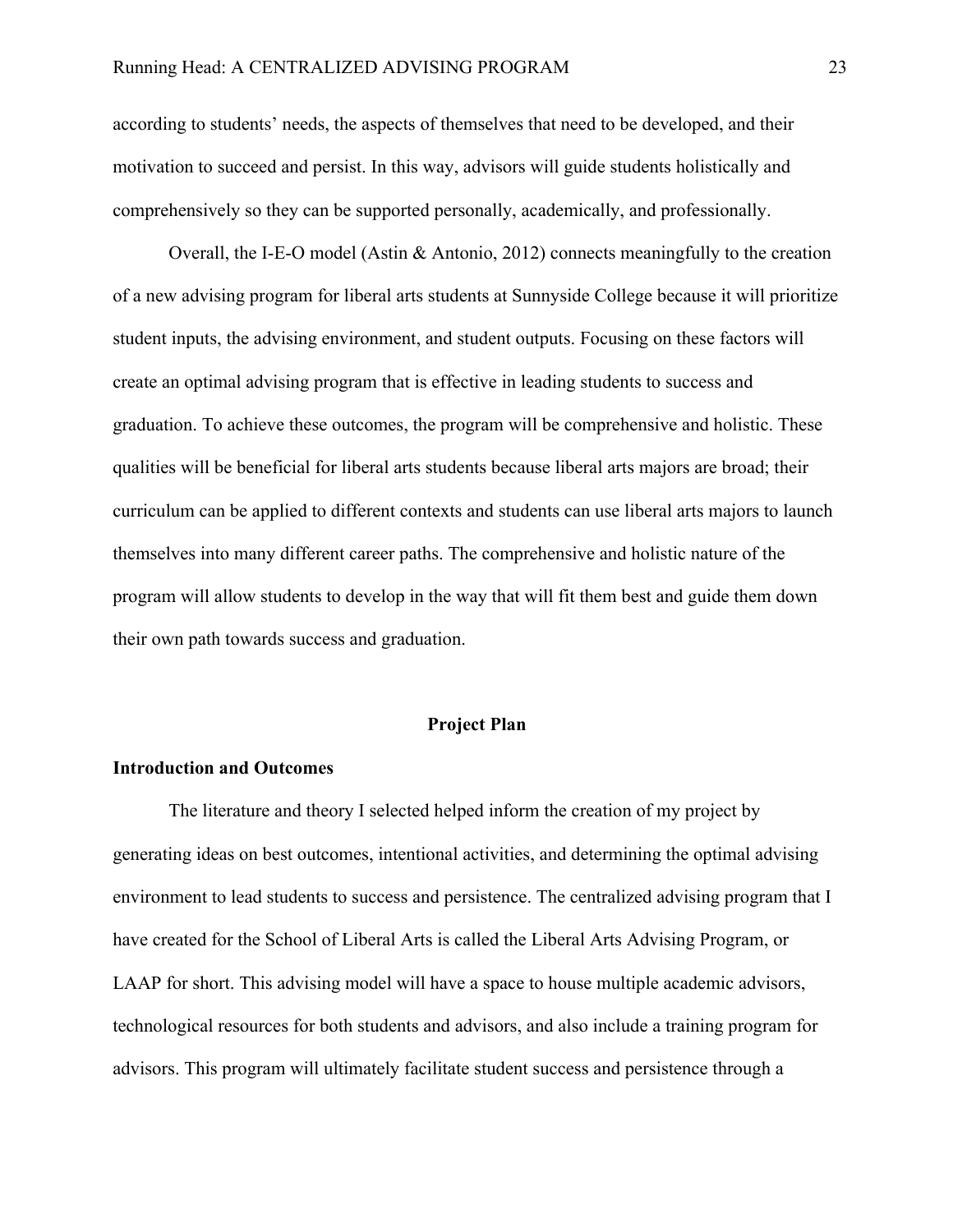combination of skilled advising, career and self-exploration for students, and including various kinds of student resources. Overall, these aspects will make a comprehensive, holistic program for both students and advisors that will facilitate the advising process.

The successful implementation of LAAP will have three defined outcomes. The first outcome is that students will understand and appreciate liberal learning. Advising has a strong connection to student learning (Campbell & Nutt, 2008), and advising scenarios in particular have proven to be optimal opportunities to teach students about liberal learning (Laff, 2006). LAAP advisors will be trained to advise students holistically and in how to utilize liberal learning techniques with students. Utilizing liberal learning techniques in advising scenarios will lead to student engagement in their academics, as well as career and self-exploration in students (Laff, 2006). This will create an engaging advising environment for students (Astin & Antonio, 2012). Since liberal arts areas of study can be applied to many contexts, liberal learning is especially important for liberal arts students to understand how their major is relevant to the world around them.

The second outcome of LAAP is that students will understand where to go for advising and who their advisor is. It is crucial that advisors are accessible to students (Wessel & Smith, 2011). If they are, they will be more likely to make a positive impact on students (Young-Jones et. al, 2013). This will allow students to have meaningful advising experiences. The advising center space will house all advisors, so all liberal arts students will know where their advisor is located. Since advisors will be trained in many areas, they will have the knowledge to help students in myriad ways. LAAP will also house many kinds of resources for students, such as advisors, pamphlets of information, and technological tools. A comprehensive advising space has been shown to lead to student success, so this kind of environment will be optimal for positive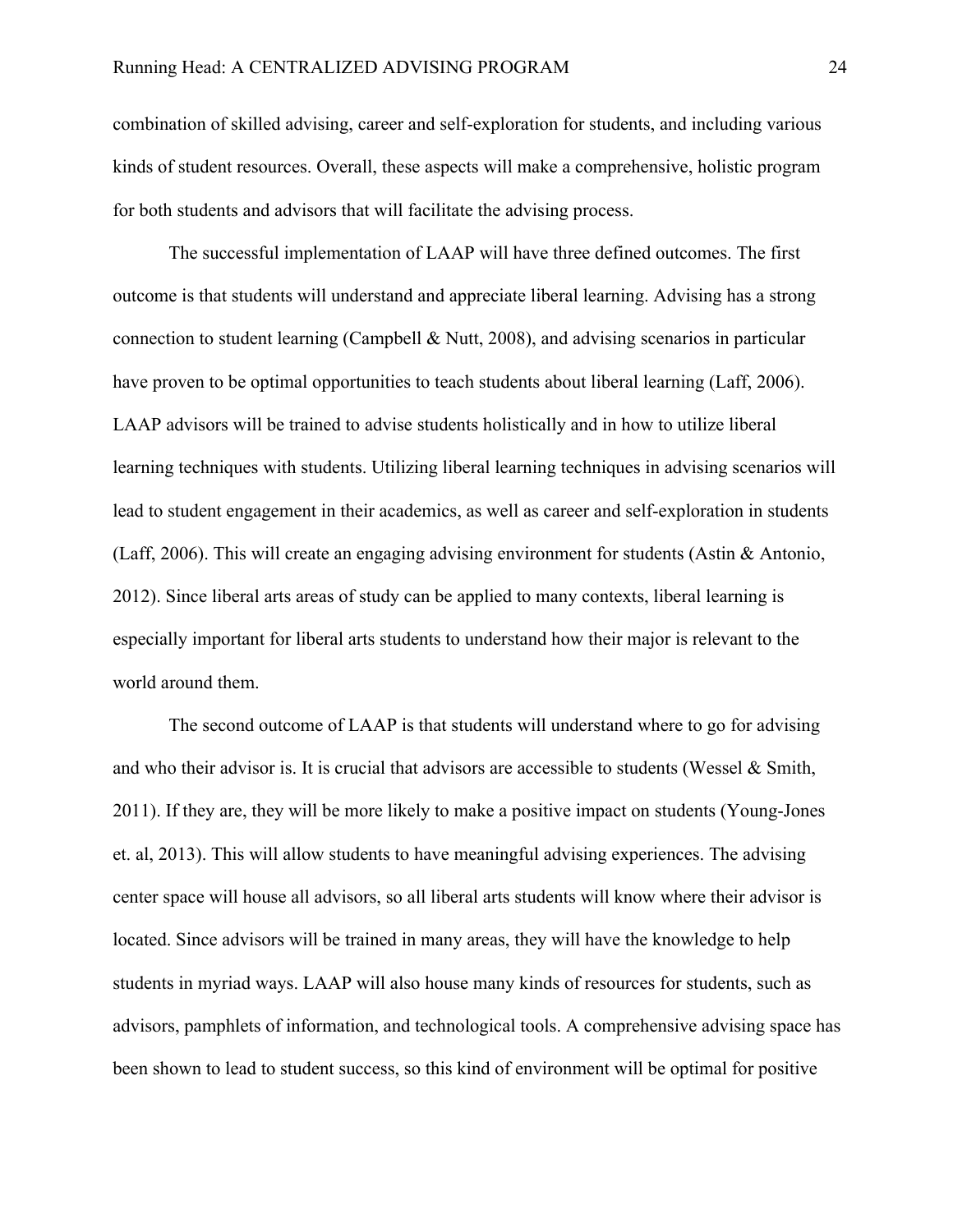student outcomes (Astin & Antonio, 2012; Kot, 2014). This, combined with students getting to see a familiar face in their advisor, will make the environment productive and comfortable for students as recommended in research (Astin & Antonio, 2012).

The third outcome of LAAP is that advising will be streamlined and facilitated. This will be achieved by utilizing a centralized advising model. Research has shown that students are more likely to have higher GPAs and retention rates if their advising is centralized (Kot, 2014). Similar to the above outcome, a comprehensive space will allow students to get the information they need to succeed (Astin & Antonio, 2012). Technological resources can be especially useful because they allow access to information from anywhere, at any time. They will also help make the program modern to address the needs of the current student population, allowing LAAP to feel relevant (Astin & Antonio, 2012). Technological resources can also allow advising processes and student decision-making to be accurate and efficient (Capaldi et. al, 2006). Advising can also be streamlined and facilitated by having a centralized space because the purpose of the program and the responsibilities of staff members are clear (Aiken-Wisniewski et. al, 2015). All three of these outcomes have informed the intentional activities implemented in LAAP.

#### **Intentional Activity #1: Creation of the LAAP Office**

The first intentional activity of LAAP is creating a space to house the program. National trends for advising centers include creating a philosophy, goals, and assessments for advising, as well as professional development opportunities for advisors and advocating for advising oncampus (Campbell & Nutt 2008). LAAP's mission statement, which includes the advising philosophy and goals of the program, is: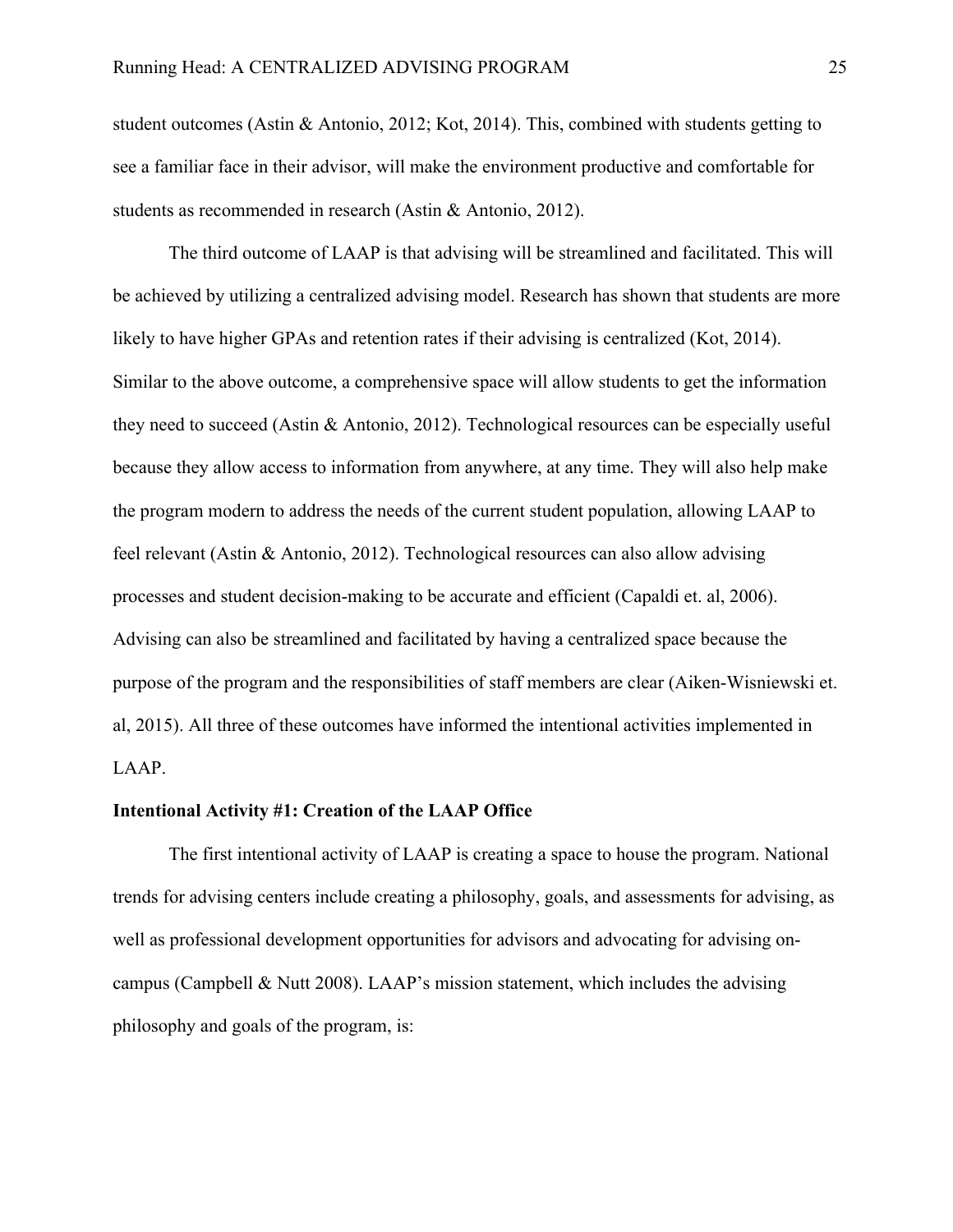LAAP will advise liberal arts students academically, personally, and professionally throughout their college career at Sunnyside. The philosophy of advisors is to advise students holistically to guide them down the path that is best for each individual. LAAP will aim to further learning for students, whether it be learning academically, or learning about themselves and the world around them.

The physical space will be located in either Stephen or Grant Hall (names anonymized) on Sunnyside's campus, where the majority of liberal arts classes and departments are located. There will be seven advisors appointed to serve in LAAP, and two of these advisors will be designated to serve only undeclared liberal arts students. Including many advisors in the program allows for smaller numbers of students in each advisor's caseload, allowing advisors to give oneon-one attention to each student to create personal connections and facilitate proactive advising (Steingass & Sykes, 2008). Students will be assigned to advisors based on their major, and each advisor will be assigned all students in 3 to 4 different majors in the School of Liberal Arts. Advisors will be specialized in their assigned majors by understanding the degree requirements, curriculum, and potential career paths of each, which they will learn through advisor training workshops and working with the faculty chair of each academic department. Assigning advisors to certain majors while incorporating holistic advising practices is similar to the advising program at the College of Social Sciences and Humanities at Northeastern University (Northeastern University College of Social Sciences and Humanities, 2019a; 2019b), which I found by benchmarking.

The two advisors for undeclared liberal arts students will be particularly knowledgeable on advising this population. Undeclared students have needs unlike the rest of the student population, such as needing extra guidance in decision-making on academic and career options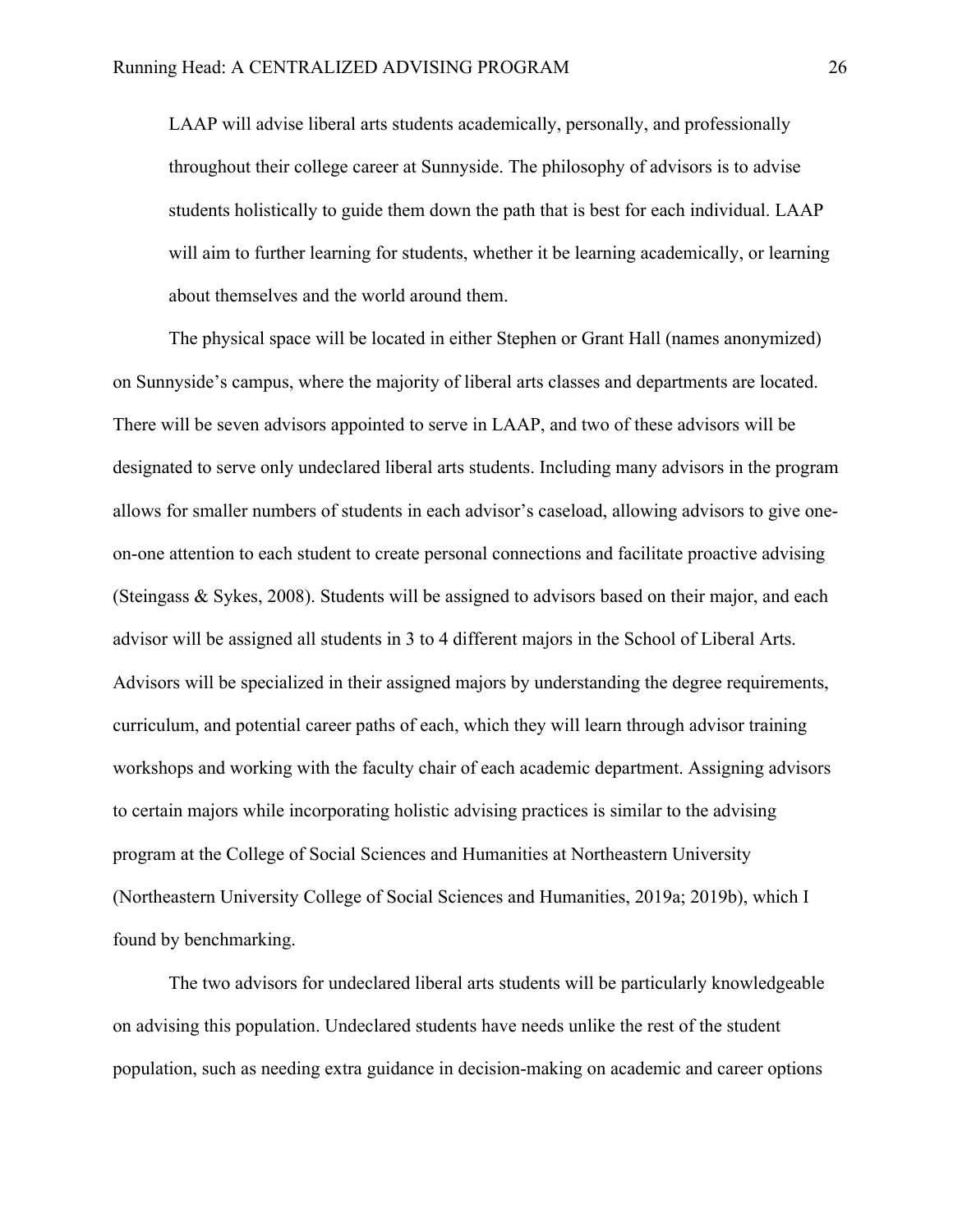(Gordon, 2007). Because of these particular needs, there must be resources available that can specifically address them (Gordon, 2007). Including two advisors for undeclared students who have the knowledge to work with this population will give undeclared students the resources they need to declare a major in order to persist to graduation. There are currently around 200 undeclared liberal arts students at Sunnyside. If this number remains the same, this will create caseloads of around 100 students for each LAAP advisor working with undeclared students. There are currently around 600 students in the School of Liberal Arts with a declared major, which will create caseloads of around 120 students for the 5 LAAP advisors working with this population.

Upon entering the space, there will be a lounge area with comfortable chairs and side tables, as well as chairs and full-sized tables. This space will be known as the "LAAP Lounge." Students will be able to sit in the lounge space and relax quietly, do homework, or wait for their meeting with their advisor. Having a space for students to sit will make the space feel inviting, creating a welcoming atmosphere (Astin & Antonio, 2012). It also gives students the opportunity to be around their advisor more often, which may help build rapport between advisors and students. Around the perimeter of the space will be private offices for all LAAP staff; there will be eight total offices for seven advisors and one for the director of LAAP. All of these offices must be private in order to maintain confidentiality for students. Though the director of LAAP will not advise students in order to focus on administrative and supervisory work, their office will be in the LAAP space in order to facilitate interaction with advisors. There will be signs outside each office door to number the offices and list the name of each advisor, which will make it clear to students where to find their specific advisor.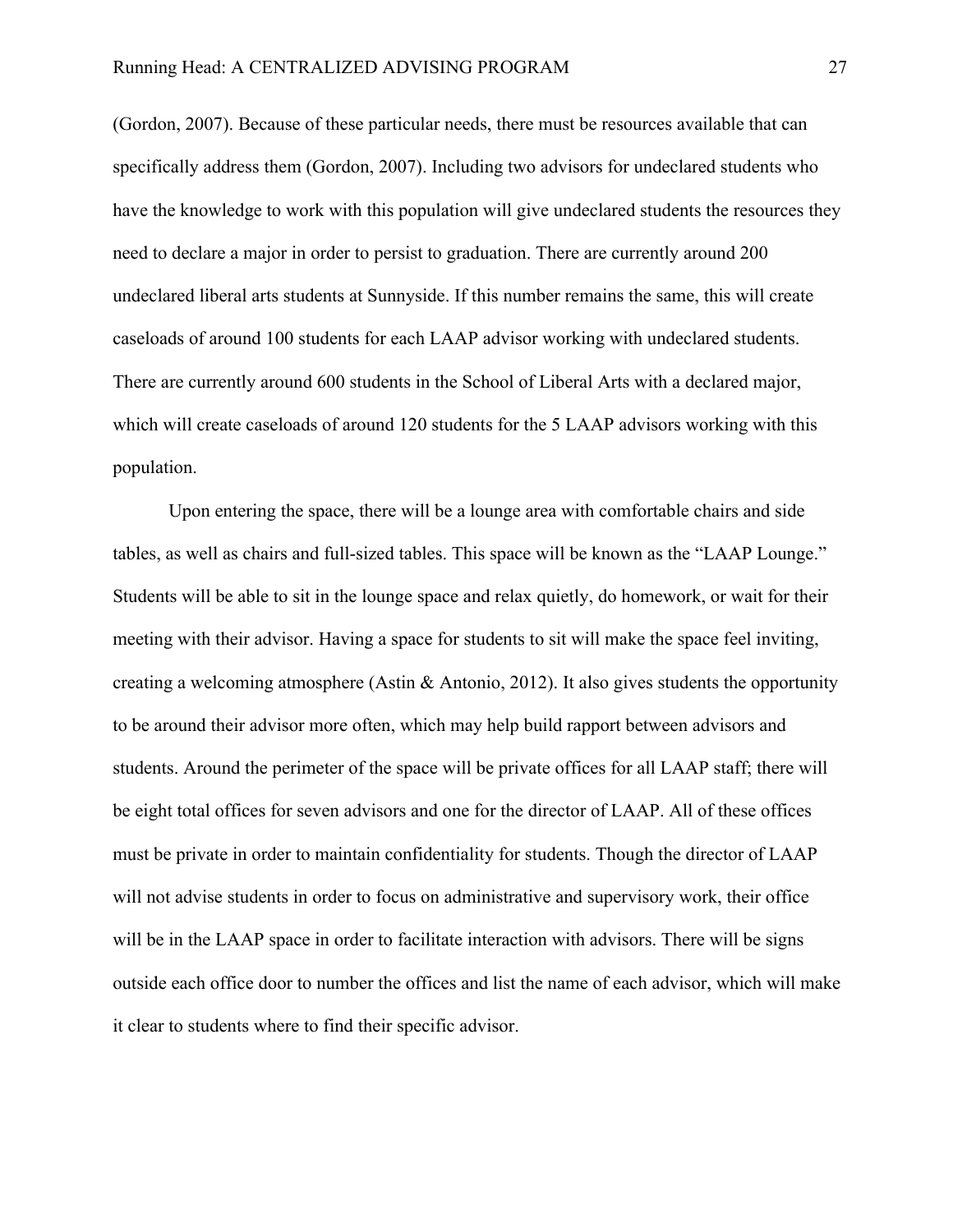On one wall of the LAAP Lounge will be a shelving unit to display flyers and pamphlets for students such as resources on financial aid, how to choose a major or classes, and extracurricular student organizations. Centralized advising is the best advising model to offer comprehensive resources for students, and including multiple resources will also create a comprehensive environment (Kot, 2014; Astin & Antonio, 2012). LAAP's design will help students perceive their advising experiences to be positive, be more likely to be engaged in their academics, make responsible decisions about their academics, and work together with students on their classwork, which researchers have signaled are all important features of effective advising (Steingass & Sykes, 2008). These components will lead to a positive, personalized, and supportive environment (Astin & Antonio, 2012). The centralized LAAP office design aligns with the program's outcomes of streamlining and facilitating advising students knowing who their advisor is and where to go for advising by keeping all advisors and resources in one location. This way, students and advisors have access to resources they need to collaborate in the advising process, and there is only one space where liberal arts students will be advised by their LAAP advisor.

Students will be able to utilize the lounge space whenever they desire in order to make them feel comfortable around their advisor and in the space. For this reason, there will be no reception desk or administrator to monitor students as they enter, so they will be free to travel as they please. Advisors will keep their office doors open unless they are in a meeting, so students know they are welcome to enter their advisor's office. Allowing students in the lounge at all times and keeping office doors open makes it clear that advisors are accessible to students; advisor accessibility has been found to be key in making an impact on students (Young-Jones et. al, 2013).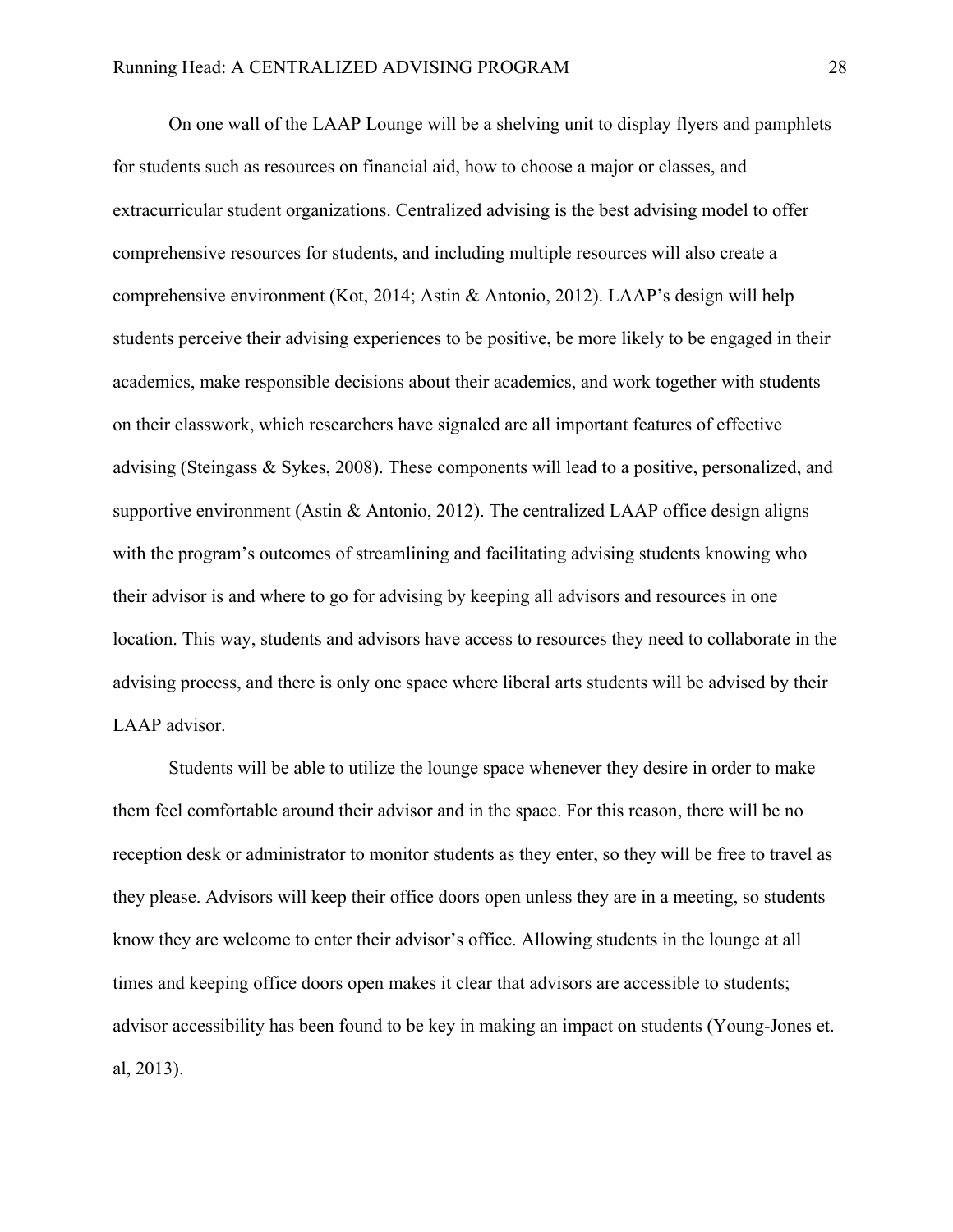The only time the lounge space will be closed to students is when it is being utilized for training workshops for advisors, which will occur four times each semester. The lounge space will also be utilized for social events for students. These social events will happen at various times during the semester; for example, there will be social events around major holidays and seasons, with themed music, snacks, games, and activities. These events will give students the opportunity to relax and meet other LAAP students. There will also be workshops for LAAP students held in the lounge space, including workshops on how to use LinkedIn Learning and Burning Glass tools, and how to register for courses.

To continue to keep LAAP up to date with advising trends (Campbell & Nutt, 2008), professional development must be implemented in the program. This professional development will come in the form of training workshops. To assess the effectiveness of the program, anonymous surveys will be disseminated at the end of the semester by the director of LAAP to assess what needs to be improved in the program in the next semester. These surveys will be completed anonymously by LAAP advisors. LAAP students will also be sent surveys which will assess their advising experience during the semester, what was helpful to them, and what could be improved. To make students aware of the program, the LAAP staff will design and execute regular messaging via social media accounts on Twitter and Facebook to disseminate information and reminders to current LAAP students, and also to disseminate advertisements about the program to prospective Sunnyside students. LAAP advisors will be present at open houses and accepted students' days to inform prospective students and families about what LAAP can offer to students.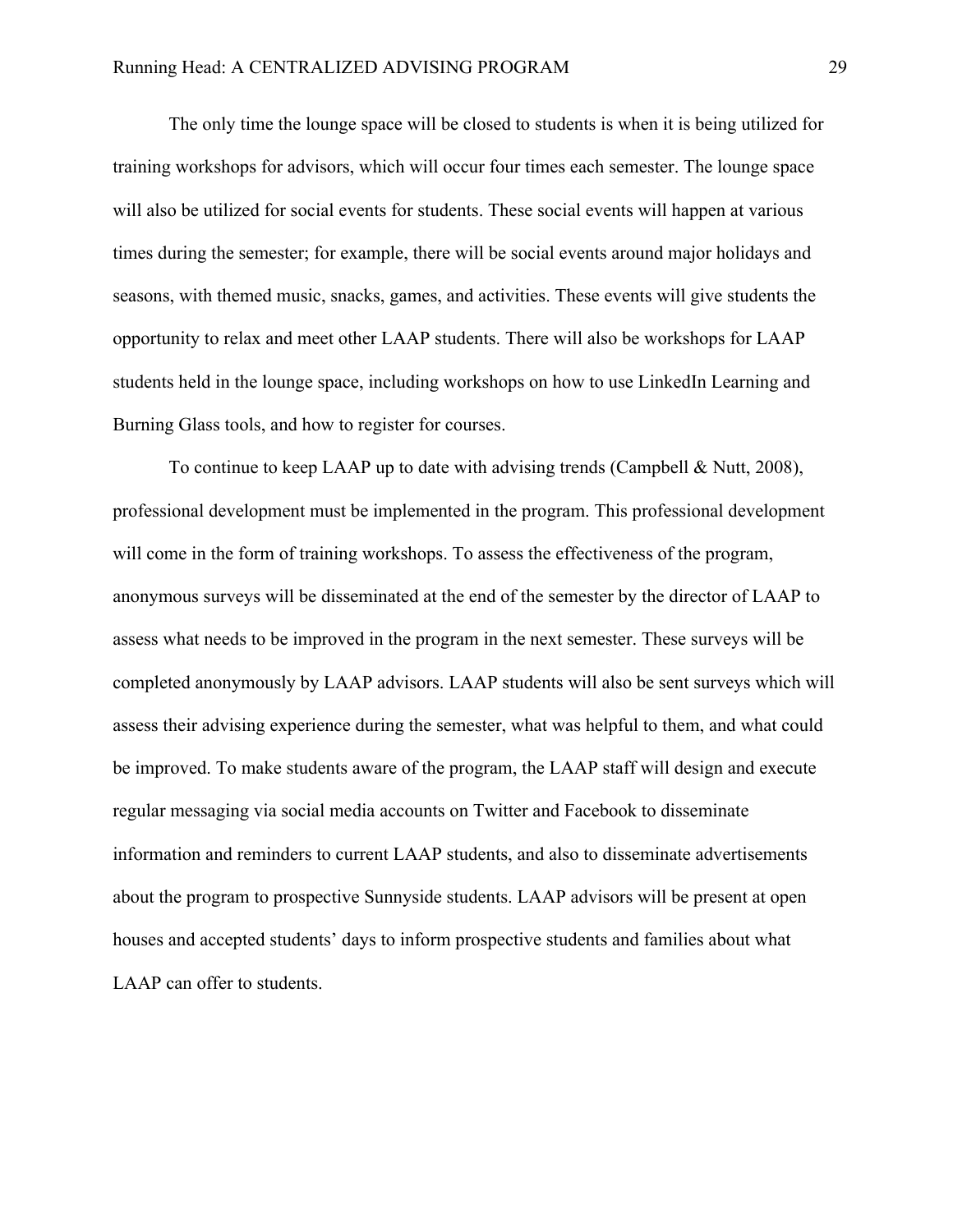#### **Intentional Activity #2: Developing A Training Program for Advisors**

The second activity will be the design and implementation of a training program for advisors. These will be led by the director of LAAP. The director will decide on the optimal outcomes, curriculum, and logistics of the training based on the needs of the advisors in the program. The director will also conduct assessments after each training session via an anonymous survey that will ask participants what they learned, what they believe should be improved, and what information they believe should have been covered. Materials from the National Academic Advising Association (NACADA) will guide the lessons of each workshop. Each workshop will touch on the three components of academic advising practice: informational, relational, and conceptual. These training workshops will also act as professional development for advisors, similar to the Advising Practice Program at The University of California Berkeley (UC Regents, 2020), which was found by benchmarking.

In order to include faculty in LAAP, faculty will be invited to attend advisor training workshops. Currently, faculty in the School of Liberal Arts act as advisors with little to no proper advising training. All advisors, whether they are a professional advisor or faculty, should be trained in advising approaches and techniques in order to make the biggest impact on students (Habley Bloom, & Robbins, 2012). While LAAP will be staffed with only professional advisors, advising training programs are beneficial for faculty (Wessel & Smith, 2011). The trainings will prepare all participants to help students grow holistically, and also teach them about LAAP and advising processes. When it comes time for students to register for courses for the following semester, students will be required to first meet with their LAAP advisor, then they will be cleared to see their faculty advisor in their academic department. The faculty advisor will be the one to clear students to register for courses. This system of requiring students to meet with two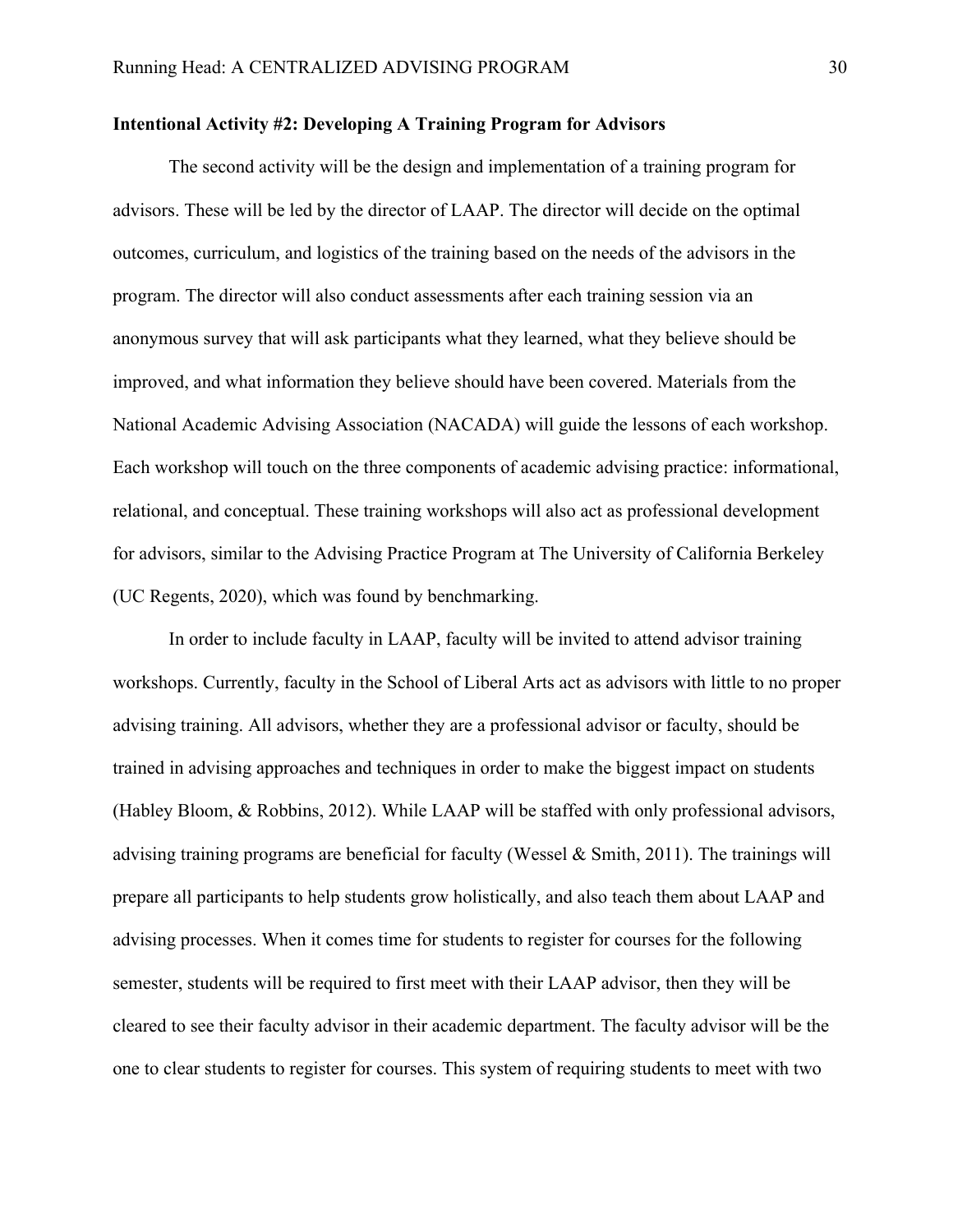advisors ensures that they are receiving holistic advising from their LAAP advisor and following the correct sequencing of courses in their major according to their faculty advisor. It will also encourage collaboration between advisors and faculty, and this collaboration will create optimal opportunities for students to achieve success (Campbell & Nutt, 2008). This collaboration may also encourage faculty to promote LAAP to students in their classes.

Training workshops will occur once each month, adding up to four workshops each semester. Developmental advising will be covered in all four workshops because this advising approach is not one that can be learned through one workshop; it takes practice to master, and advisors must keep their knowledge of developmental advising fresh. Liberal learning concepts will also be covered in each workshop to ensure that advisors also stay fresh with these techniques. Exposure to liberal learning is important for liberal arts students because their academic majors cover broad concepts, and liberal learning will build their ability to apply those concepts to different contexts (Laff, 2006). Because advisors will be trained to teach their students about liberal learning, this feature of the training workshops aligns with the program's outcome that students will understand and appreciate liberal learning.

Three student case studies will be presented at each workshop. These case studies will show participants how the lessons in the workshop may apply to real-life advising situations. To further apply the lessons to real-life, participants will then pair together and role-play scenarios between an advisor and a student. This way, participants will practice applying the learning gained in each workshop to their own work. The director of LAAP will conduct assessments to determine the efficacy of the workshops by sending surveys to participants that they will complete anonymously. The workshops may change depending on feedback. New training topics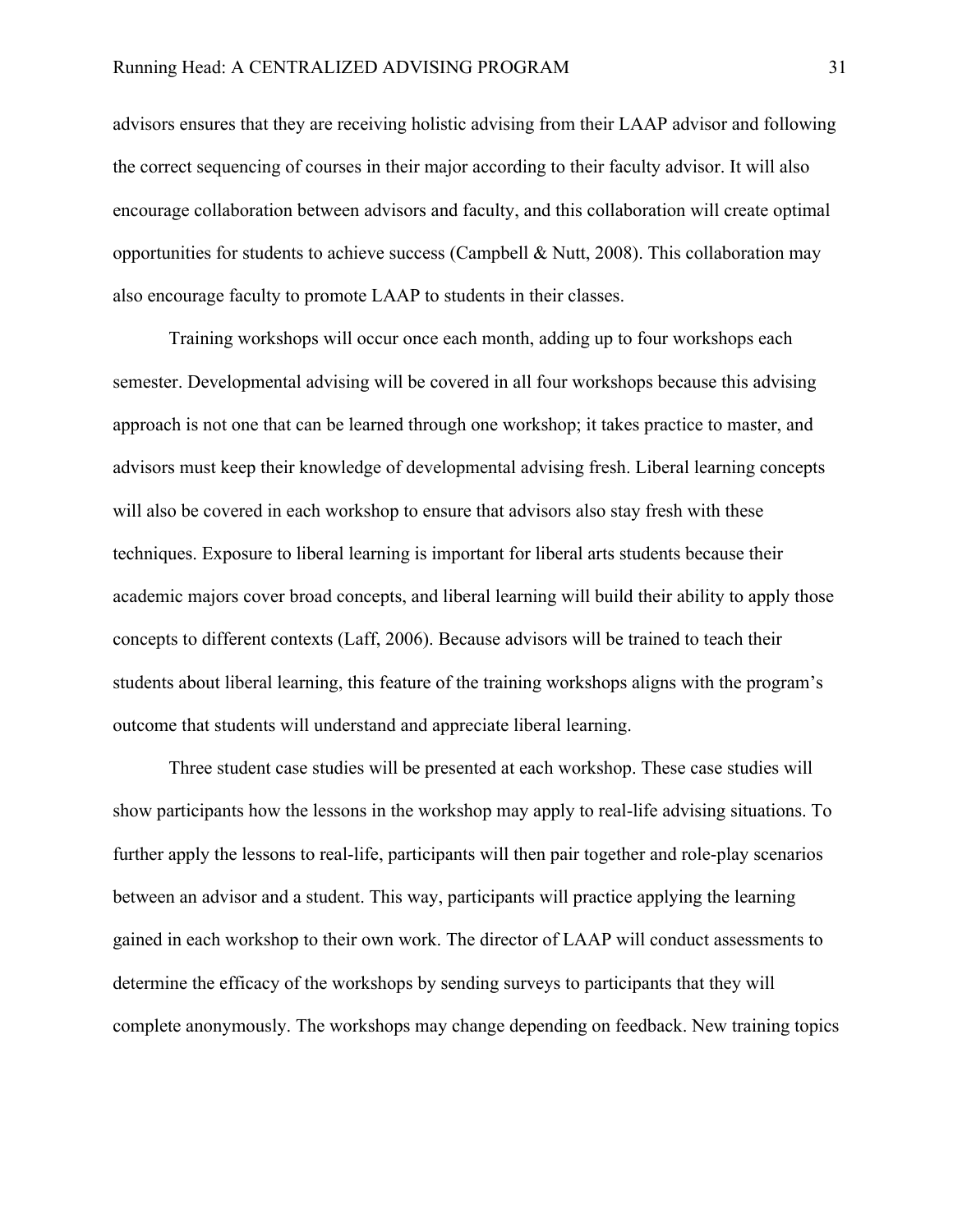may emerge for future workshops if all advisors are trained, or if survey feedback suggests that teachings need to change.

While each workshop will cover developmental advising and liberal learning techniques, each one will address different topics as well, in order to keep advisors up-to-date on college processes and happenings. The first workshop will be titled "Advising at Sunnyside." It will cover information about majors in the School of Liberal Arts, including degree requirements, courses, what careers each major may lead to, and faculty chairs of each department. There will be an overview of Sunnyside resources for students so that advisors have knowledge of where to find information for students or where to refer them. This information will already be known by returning advisors, so this first workshop will only be mandatory for advisors who are new to LAAP. Also, the developmental advising approach and liberal learning will be introduced so participants can become refamiliarized with their tenets.

The second workshop will be titled "Advising with Technology." This workshop will teach advisors about the technological resources at their disposal, such as Slate, LinkedIn Learning, and Burning Glass (there will be more to come on these resources in the last intentional activity). By learning about these tools, advisors will be able to teach their own students how to use them. There will be more lessons on developmental advising and liberal learning. The third workshop will be titled "Career Advising." It will include strategies specifically for career advising, as having advisors who are trained in both career and academic advising will add to the comprehensive nature of the advising center (Habley, et. al, 2012). The developmental advising lesson in this workshop will relate to career advising. The fourth workshop will be titled "Advising for Registration." This workshop will occur right before registration, so advisors will learn about registration procedures in LAAP and across the college.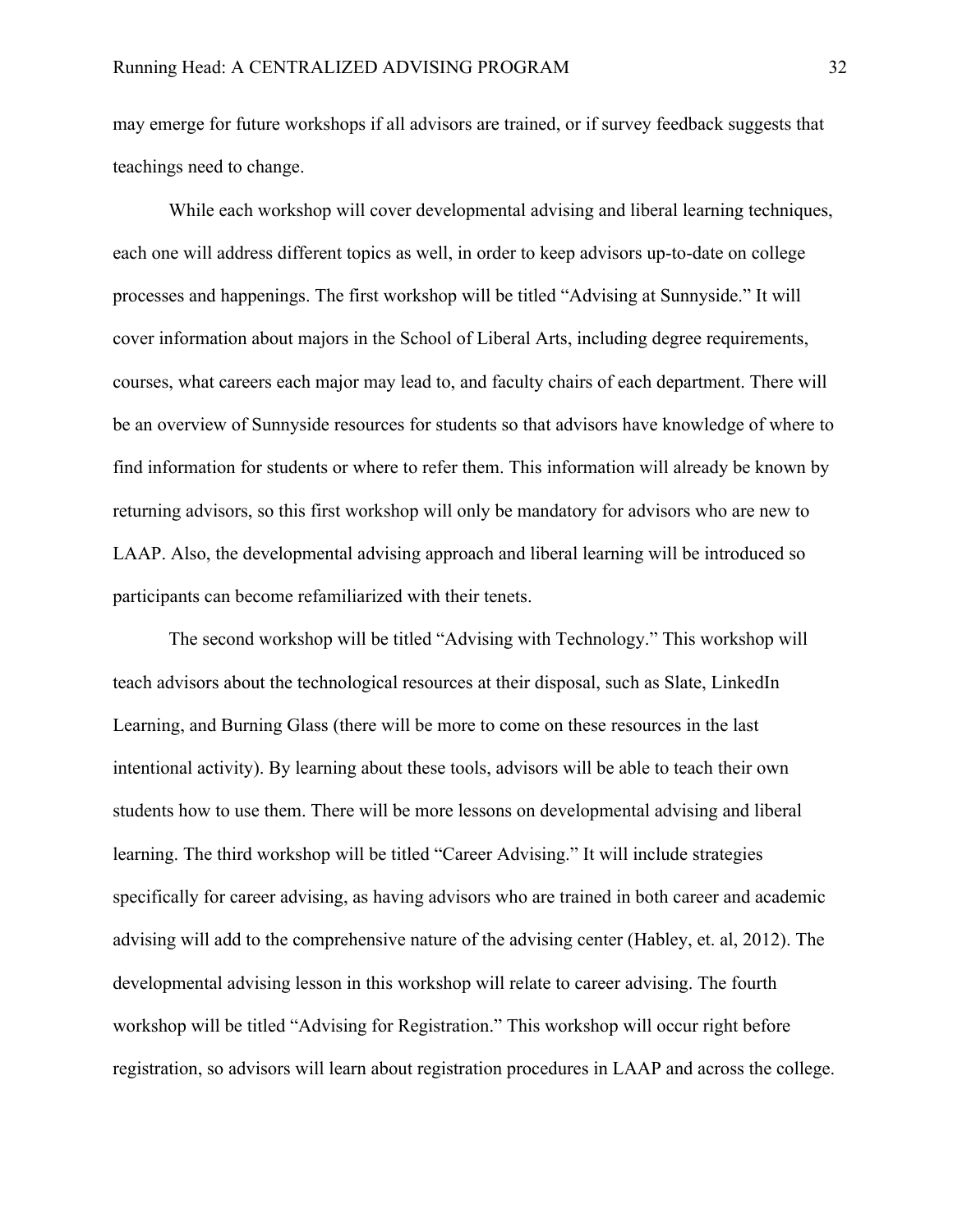It will also include an overview of developmental advising and liberal learning approaches during registration and as students complete their mid-term exams.

Trained advisors will create a comprehensive, productive advising environment for students (Astin & Antonio, 2012). These training workshops in particular will help create this environment because they will teach advisors how to utilize developmental advising and liberal learning techniques in order to further students' personal, academic, and professional development. Advisors will also be able to analyze a students' inputs to determine the support that they need to succeed after they complete these training workshops. Reviewing case studies and practicing role-playing in workshops will help with this because it teaches advisors to understand the student scenarios they may come across. Overall, advisors who are trained to guide students in their development will increase the likelihood that students will achieve the program's desired outputs: being successful and persisting to graduation (Astin & Antonio, 2012).

#### **Intentional Activity #3: Constructing Comprehensive Resources**

The third intentional activity of LAAP is to develop and distribute comprehensive resources for both advisors and students. These comprehensive resources include technological tools which will allow advisors and students to access information from anywhere at any time. One resource that will be available for advisors is called Slate. Slate is an instrument that was created for higher education, in particular for admissions divisions to monitor student applicants (Technolutions, 2020). However, it can be tailored to be useful for advisors because of its various features. Some Slate features that can be adapted for advisors include the ability to access students' materials and personal information; the ability to contact students and track who is communicating to them from across the college; the ability to examine a students' major, their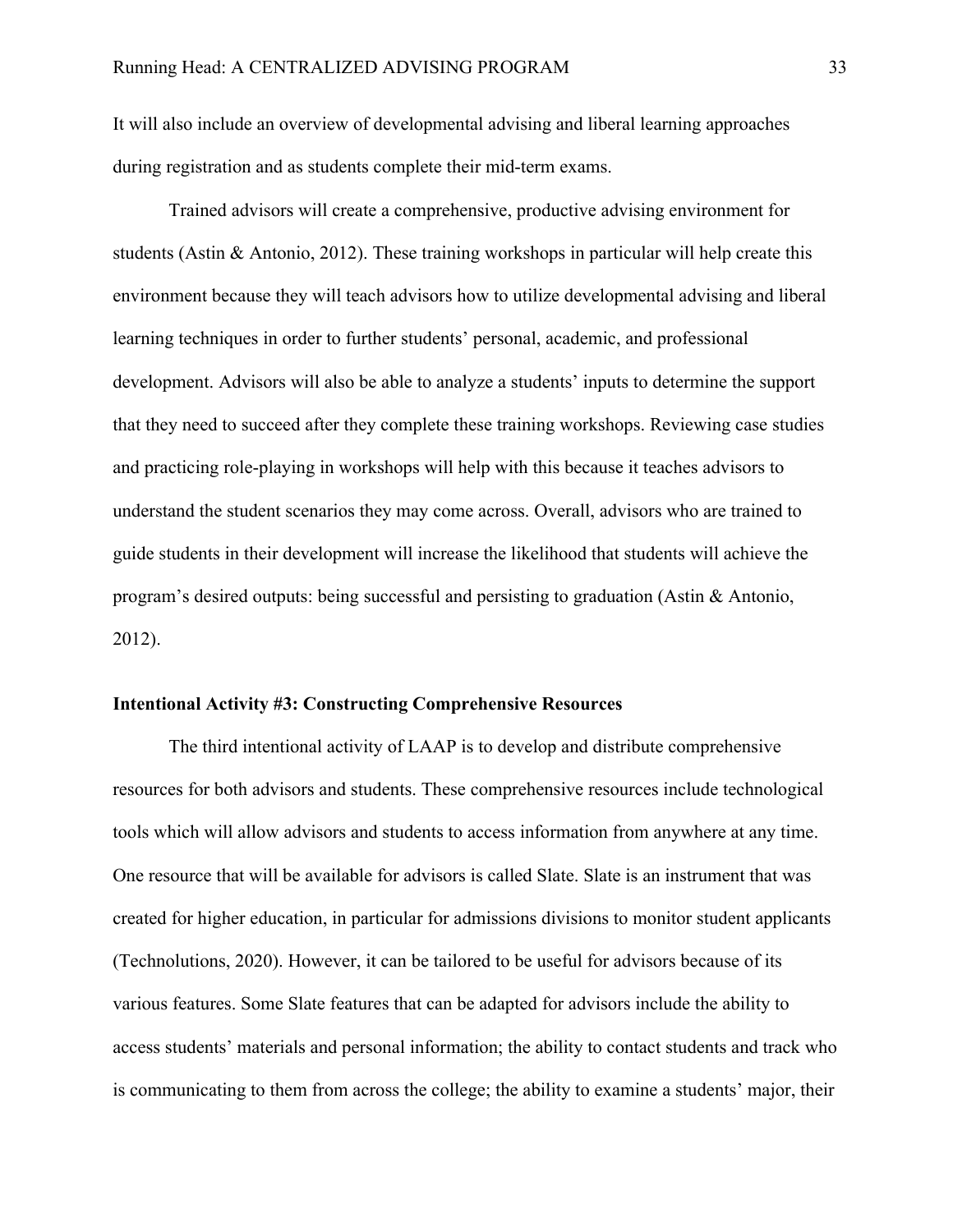degree audit, and class schedule; record notes on students and view notes that other advisors and faculty have recorded about them; and create advisor caseloads (Technolutions, 2020). While Slate is already in use at Sunnyside in admissions and in some student success capacities in various divisions around the college, it will be adopted for use by the entire college beginning in Summer of 2020. Adopting it for use as an advising tool will therefore become a seamless part of LAAP's offerings shortly thereafter.

Implementing Slate for advisors will allow them to understand their students' inputs that they bring with them to college because the tool will record this information. They can use this information to create the LAAP environment by making sure the environment is supportive and attentive to students' needs (Astin & Antonio, 2012). For example, an advisor may note that many students who come to Sunnyside are Caucasian and decide to put resources on service learning, community service, and internships in the LAAP Lounge to entice students to expand their knowledge of diversity. Advisors can also use students' information to tailor their advising approaches and techniques to each student in order to build solid rapport and guide each student down a personalized path to their success. This will further the idea of creating an optimal environment for students because personalized attention from advisors has proven to lead to positive student outcomes (Steingass & Sykes, 2008). While students' personal information will be shared on Slate, there is a feature that disables access to particular information that should only be available to certain individuals on campus, such as gender or immigrant documentation status (Technolutions, 2020).

The other comprehensive resources that will be implemented in LAAP are Burning Glass and LinkedIn Learning. These resources will be implemented specifically for students to utilize. Burning Glass provides data, statistics, and related information on careers, such as average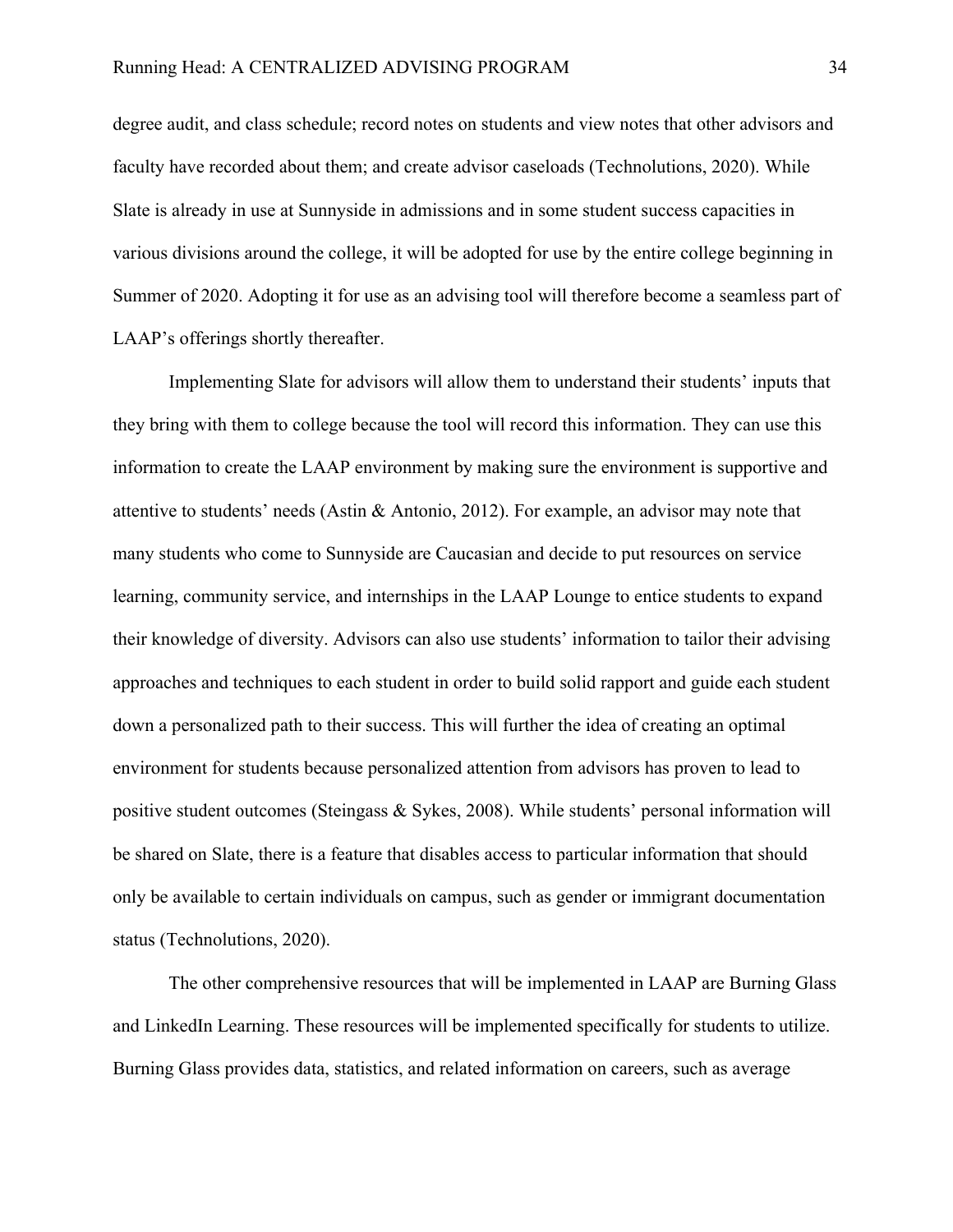salary, education level, required skills, and job availability (Burning Glass Technologies, 2020). LinkedIn Learning is a tool offered on the LinkedIn platform where students can watch a plethora of videos on how to acquire different skills and what certain careers entail (LinkedIn Corporation, 2020). For example, students can search for videos on careers in the engineering field or learn how to strengthen communication skills. Streamlined technological resources for students will impact students' decision making by allowing them to learn more about majors and careers that they are considering (Capaldi, et. al, 2006). Therefore, they help create an environment where students' needs are met and where they are able to develop holistically (Astin & Antonio, 2012). In particular, these resources promote career and self-exploration for students, which are important in major and career satisfaction (Milsom & Coughlin, 2015).

Advisors will be trained in the use of these tools during their training workshops. After they learn about the student resources, they can teach their own students about LinkedIn Learning and Burning Glass. LAAP advisors will offer workshops for students on how to use these tools and the benefits of using them. These student workshops will be led by advisors instead of the director of LAAP in order to allow students to get more face time with their advisors, therefore deepening personal connections. Advisors can show these tools to students in their meetings as well; for example, if there is a certain career that a student is considering, an advisor can go to Burning Glass to show the student the skills one needs in that field, then go to LinkedIn Learning to show the student how to acquire those skills. Incorporating Slate, LinkedIn Learning, and Burning Glass will grow the number of resources in LAAP, adding to a wide variety of information that will be available to advisors and students and creating a comprehensive environment (Astin & Antonio, 2012). These tools also make the program timely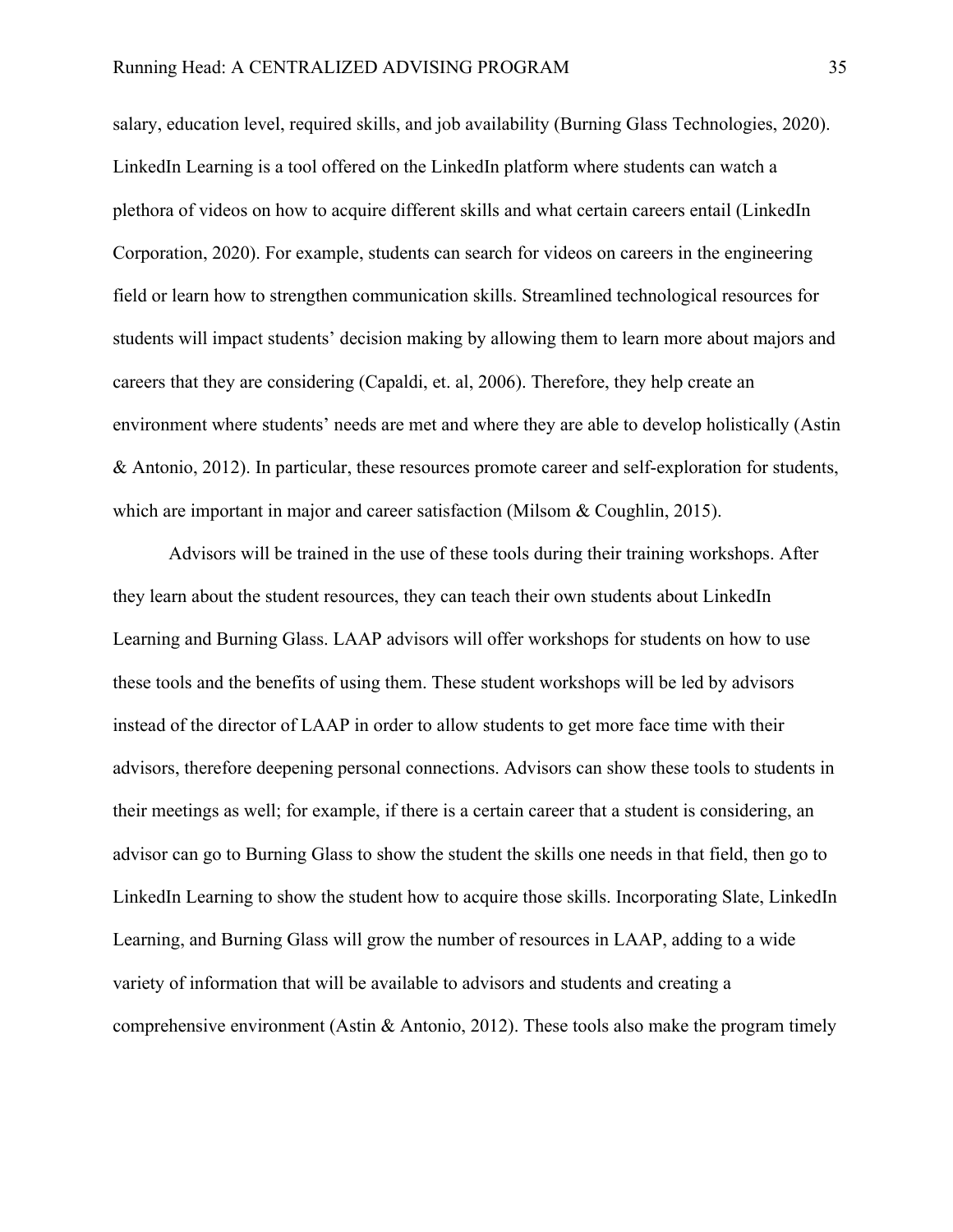and relevant to students who are technological natives, therefore accommodating the modern needs of today's students (Astin & Antonio, 2012).

#### **Outreach and Engagement Plan**

In order to fully implement LAAP and its intentional activities, there must be intentional efforts directed towards the program's constituencies in order to encourage support and engagement. The first target audience for LAAP is students, because they are participants in the program. An important component of LAAP will be meeting students' needs. If students' needs are met based on the inputs that they bring with them to Sunnyside, they will be more likely to have positive outcomes (Astin & Antonio, 2012). To make sure students are engaged in LAAP, they will receive a monthly emailed newsletter about resources in the office available to them and reminders to meet with their advisor during registration or at any time to ask questions. Students will also receive similar reminders via text message so that they receive communication in a way that is most familiar and comfortable to them.

LAAP's second target audience is families of students in the program. Families may influence their students to participate in LAAP if they understand what LAAP does and what the program can offer their students. In this way, families are a participant of LAAP. To engage families, LAAP advisors will be present at Sunnyside's Open Houses and Accepted Students' Days to advertise the program. Families of students in LAAP can opt to receive the monthly emailed newsletters as well, so that they are aware of LAAP happenings and can encourage their students to utilize LAAP resources.

LAAP's third target audience is faculty in the School of Liberal Arts. Faculty are a stakeholder in the program because in order to implement LAAP, faculty must understand the necessity for it and buy-in to it. Faculty and LAAP advisors need to have mutual respect so they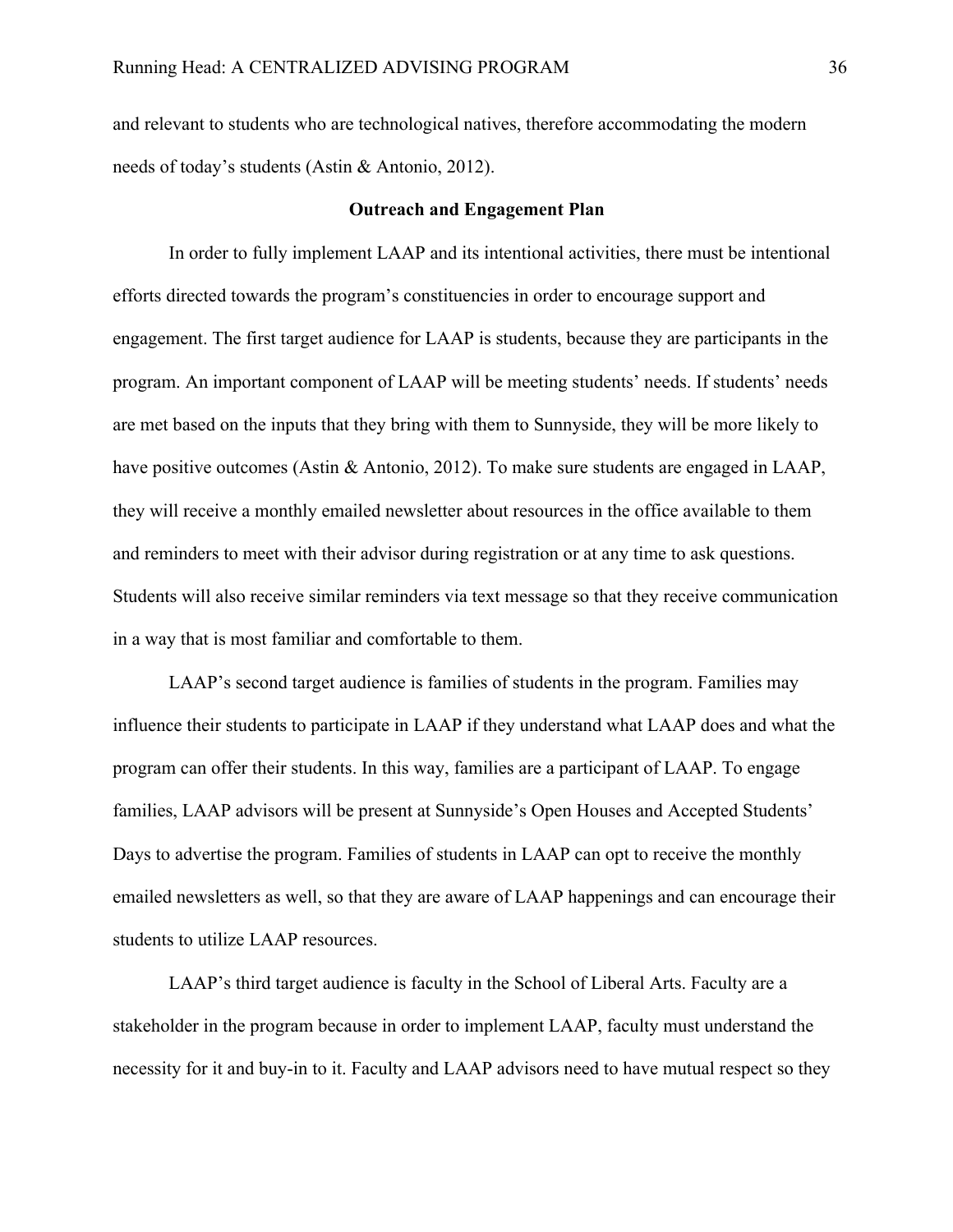can support one another; more importantly, students are more likely to be supported if advisors and faculty collaborate (Campbell & Nutt, 2008). To encourage collaboration with liberal arts faculty, they will be invited to LAAP's advisor training workshops. Their participation will train them in advising practices so that they are more likely to have an impact on students (Wessel  $\&$ Smith, 2011). Attending training workshops will also increase faculty awareness of what LAAP offers to students, and they may be more likely to recommend LAAP's advisors and resources to their students if they have this knowledge. In turn, faculty can make advisors aware of new courses, and changes to curriculum and degree programs. Advisors can use this information to advise their students accurately.

In order to generate awareness for LAAP, advisors will also monitor and contribute to LAAP Twitter and Facebook accounts. These social media accounts will allow those inside and outside the Sunnyside community to know what LAAP is doing to support students. There will also be reminders to current LAAP students about accessing resources or meeting with their advisor. These platforms will keep LAAP's communication with students constant and relevant to today's technologically savvy student population.

#### **Conclusion**

In order to make the connection between academic advising and student success, one must ask how advising can be optimized in order to achieve this outcome. Advising is an area of higher education that evidence suggests is positively influential to students, so institutions should work on enhancing advising models and practices. While advising overall increases student success and persistence, a centralized advising model lends itself best to these outcomes because of its comprehensive nature (Kot, 2014). In order to create ideal advising services, the inputs that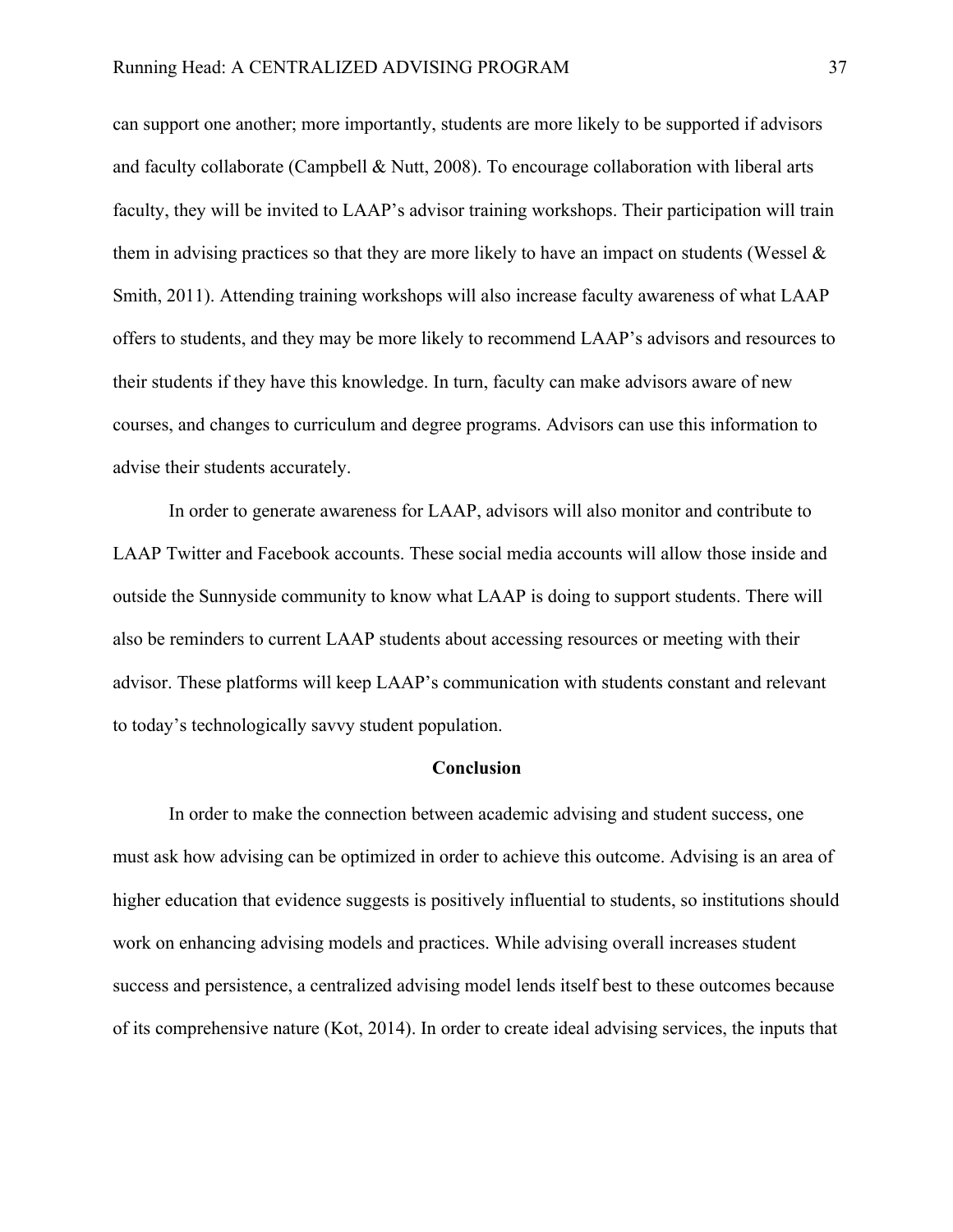students bring with them to college must be taken into account so that the advising environment accommodates all student needs (Astin & Antonio, 2012).

LAAP is a centralized advising model because all advisors are located in one space. It also includes a training program for advisors that allows them to advance their practice through professional development and includes comprehensive technological instruments like Slate for advisors and LinkedIn Learning and Burning Glass for students. This program is comprehensive because of these intentional activities. This comprehensiveness allows students to understand and appreciate liberal learning; it also allows advising to be streamlined and facilitated, and students will understand where to go for advising services and who their advisor is.

LAAP will offer a comprehensive and holistic environment for students where they will get personalized attention and feel support throughout their college journey. These aspects will further the small community feeling that is a hallmark of Sunnyside College. It will also allow Sunnyside to stand out among similar institutions because there are not many small, private, catholic colleges that utilize advising centers (Wessel & Smith, 2011). With nineteen liberal arts majors at Sunnyside that offer different curriculum and have their own degree requirements, an advising center can alleviate confusion about these majors and help guide students towards graduation.

When institutions recognize academic advising as a tool to boost student success and persistence rates, more institutions will put attention towards optimizing their advising services. Advising services that are well-developed are an excellent way to meet students' needs because it has opportunities to guide students academically, personally, and professionally. Therefore, there are many ways that advising practices can guide students toward success. In particular, if advising services are centralized and include a variety of resources, students will benefit greatly;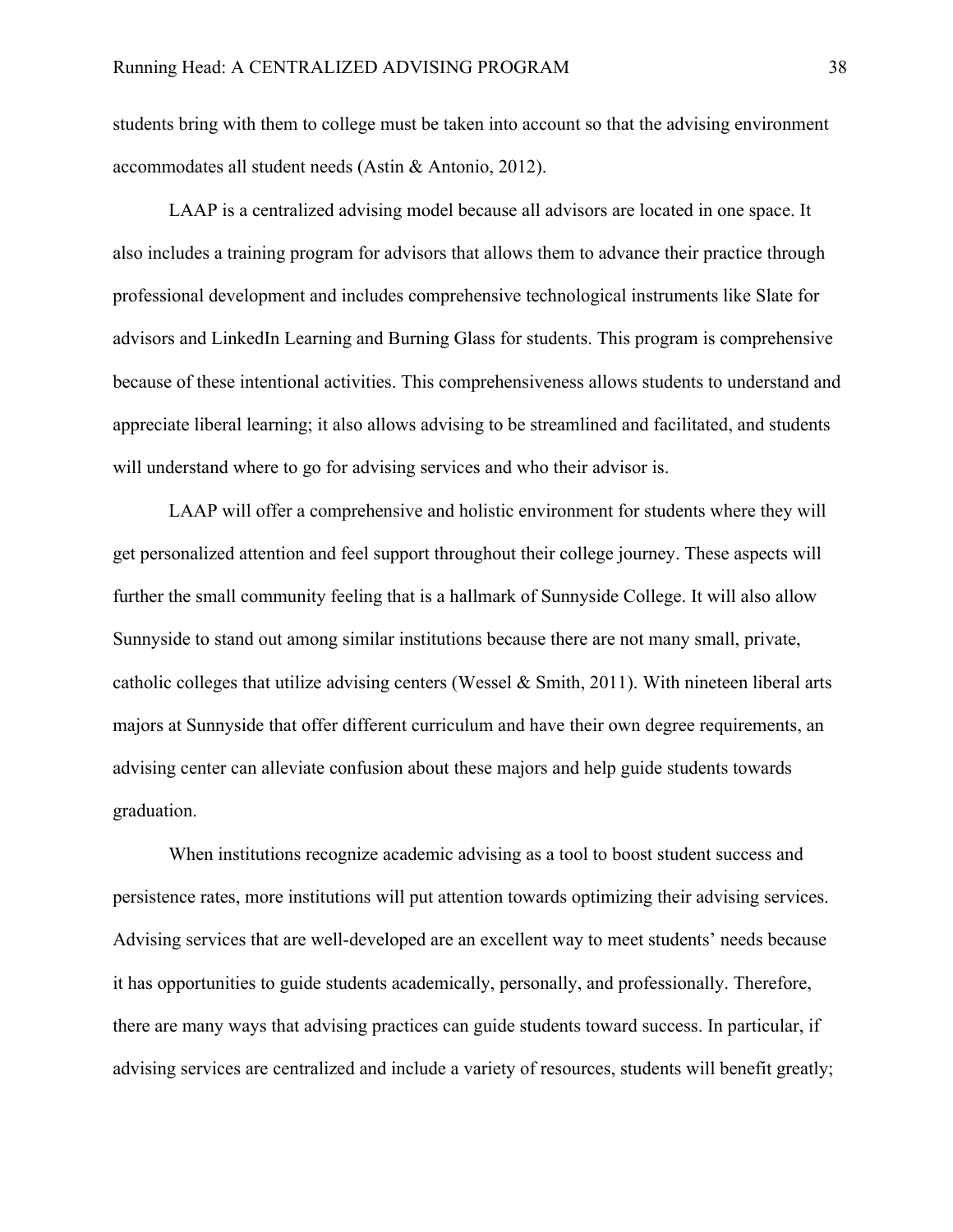the resources they need are all localized, which alleviates anxiety and uncertainty students may feel around issues they face.

Most of all, advising should be optimized in order to offer students the opportunity to develop a relationship with their advisor over their college career. This means that in higher education at large, advising is a way to personalize the college experience for students. Students will feel that there is someone on campus who can not only answer questions they have, but also act as a supporter and advocate for them throughout their college journey. Centralized advising is the best advising model to offer support and advocacy to students because everything in a students' support system is located in one place. Support and advocacy are important for all students, but it could be especially important for students with minoritized identities who may not otherwise have a support system on campus. Overall, centralized advising is beneficial for students and institutions because it improves students' experiences and leads them to success, which will ultimately guide them towards graduation.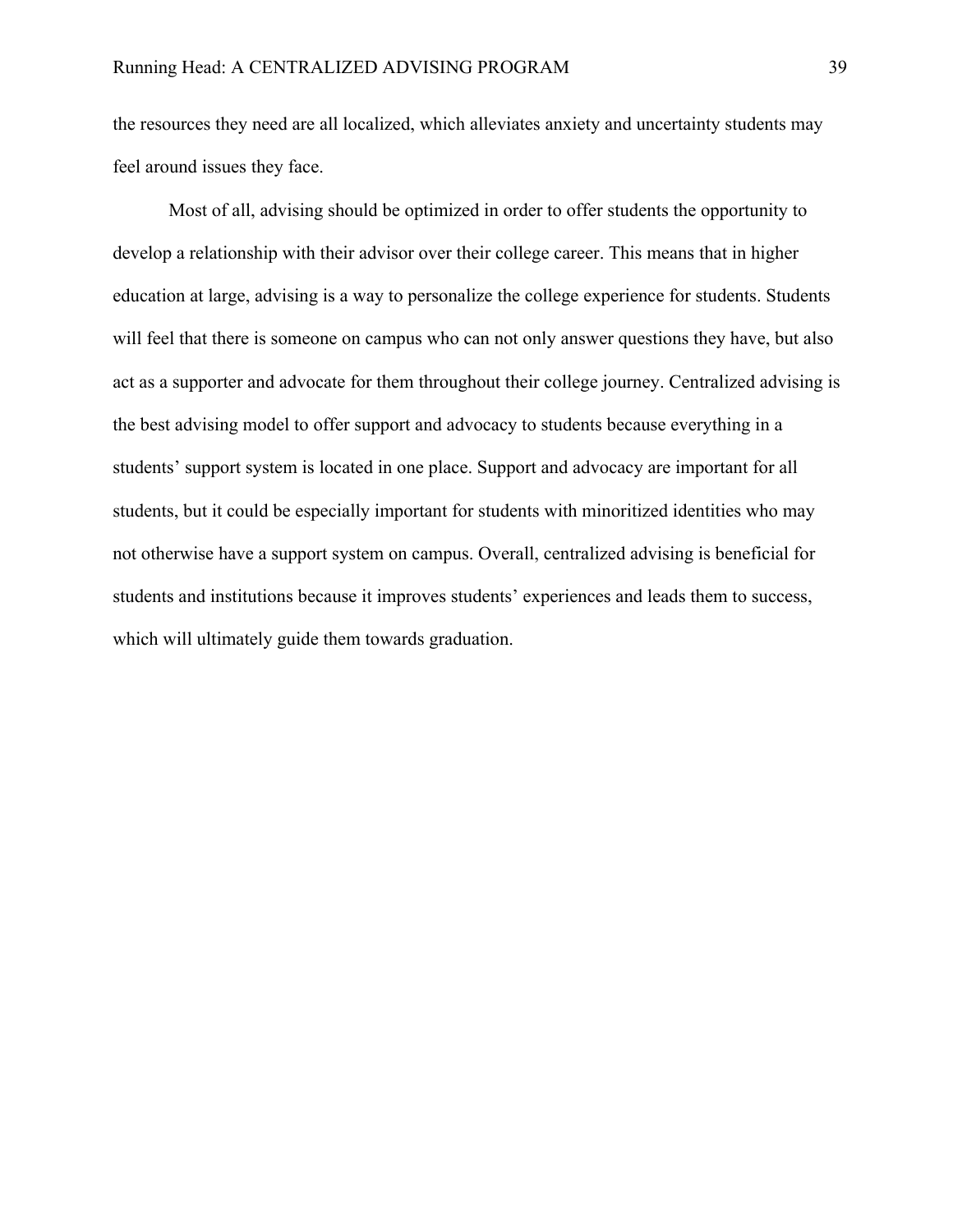#### **References**

- Aiken-Wisniewski, S. A., Johnson, A., Larson, J., & Barkemeyer, J. (2015). A preliminary report of advisor perceptions of advising and of a profession. *NACADA Journal, 35*(2). doi:10.12930/NACADA-14-020
- Astin, A. W., & Antonio, A. L. (2012). *Assessment for excellence: The philosophy and practice of assessment and evaluation in higher education.* Lanham, MD: Rowman & Littlefield.
- Burning Glass Technologies. (2020). *Labor insight*. Retrieved from https://www.burningglass.com/products/labor-insight/
- Campbell, S. M., & Nutt, C. L. (2008). Academic advising in the new global century: Supporting student engagement and learning outcomes achievement. *Association of American Colleges & Universities, 10*(1), 4-7.
- Capaldi, E. D., Lombardi, J. V., & Yellen, V. (2006). Improving graduation rates: A simple method that works. *Change: The Magazine of Higher Learning, 38*(4), 44-50. Retrieved from: http://search.ebscohost.com/proxy3.noblenet.org/login.aspx?direct=true&db=eric& AN=EJ745697&site=eds-live&scope=site
- Cb, A. (2014, June 20). *A little caveat with Astin's i-e-o, or why we can't make causal claims*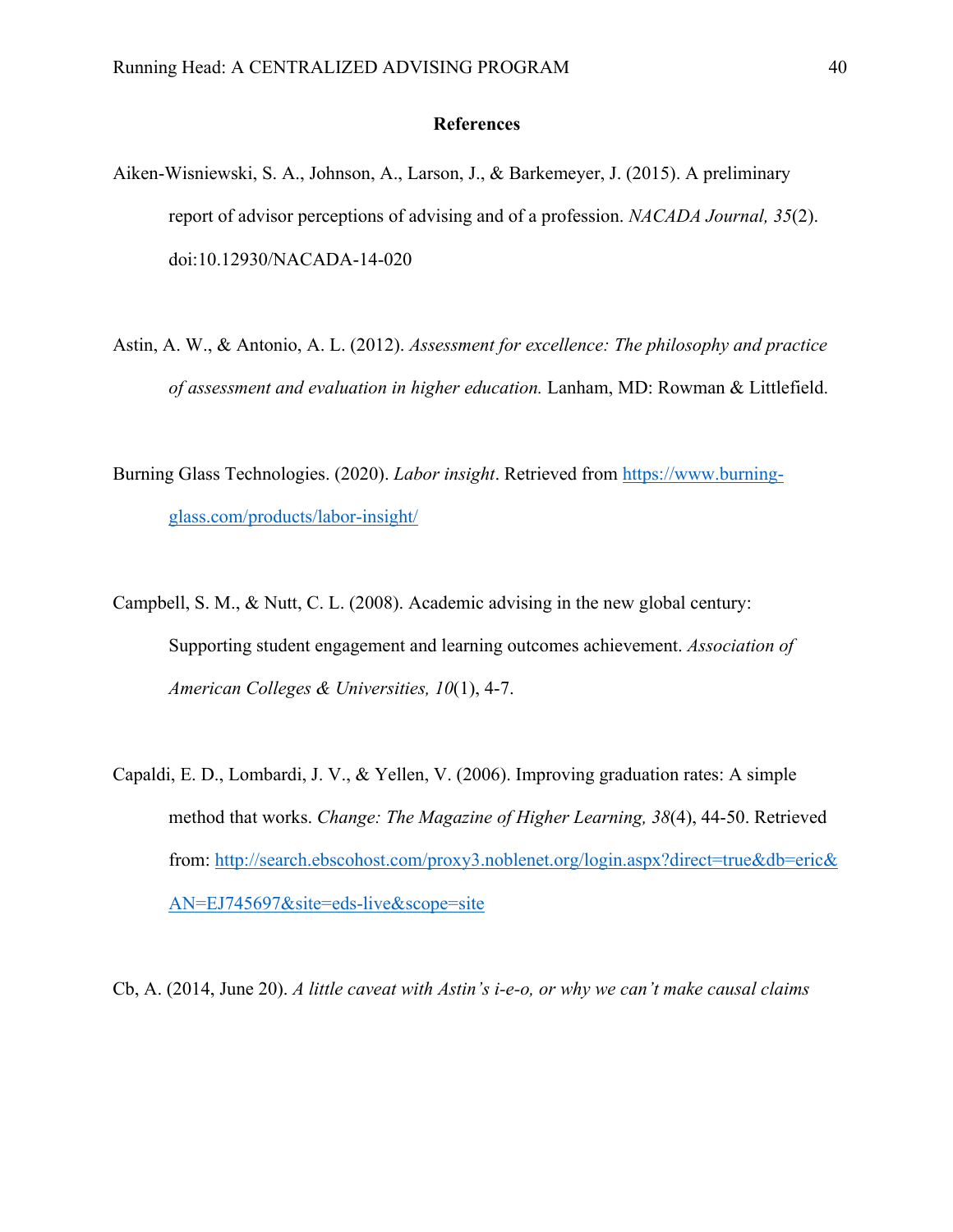*using multiple regression analysis.* Retrieved from https://alexceebee.wordpress.com/201 4/06/20/a-little-caveat-with-astins-i-e-o-or-why-we-cant-make-causal-claims-usingmultiple-regression-analysis/

- Folsom, P., Yoder, F., & Joslin, J. E. (Eds.). (2015). *The new advisor guidebook: Mastering the art of academic advising.* San Francisco, CA: Jossey-Bass.
- Gordon, V. N. (2007). *The undecided college student: An academic and career advising challenge.* Springfield, IL: Charles C. Thomas.
- Habley, W. R., Bloom, J. L., & Robbins, S. (2012). *Increasing persistence: Research-based strategies for college student success.* San Francisco, CA: Jossey-Bass.
- Kot, F. C. (2014). The impact of centralized advising on first-year academic performance and second-year enrollment behavior. *Research in Higher Education, 55,* 527-563. doi:10.1007/s11162-013-9325-4
- Laff, N. S. (2006). Teachable moments: Advising as liberal learning. *Liberal Education & America's Promise: Excellence for Everyone as a Nation Goes to College,* 36-41. Retrieved from https://www.aacu.org/publications-research/periodicals/teachablemoments-advising-liberal-learning

LinkedIn Corporation. (2020). *LinkedIn Learning*. Retrieved from https://learning.linkedin.com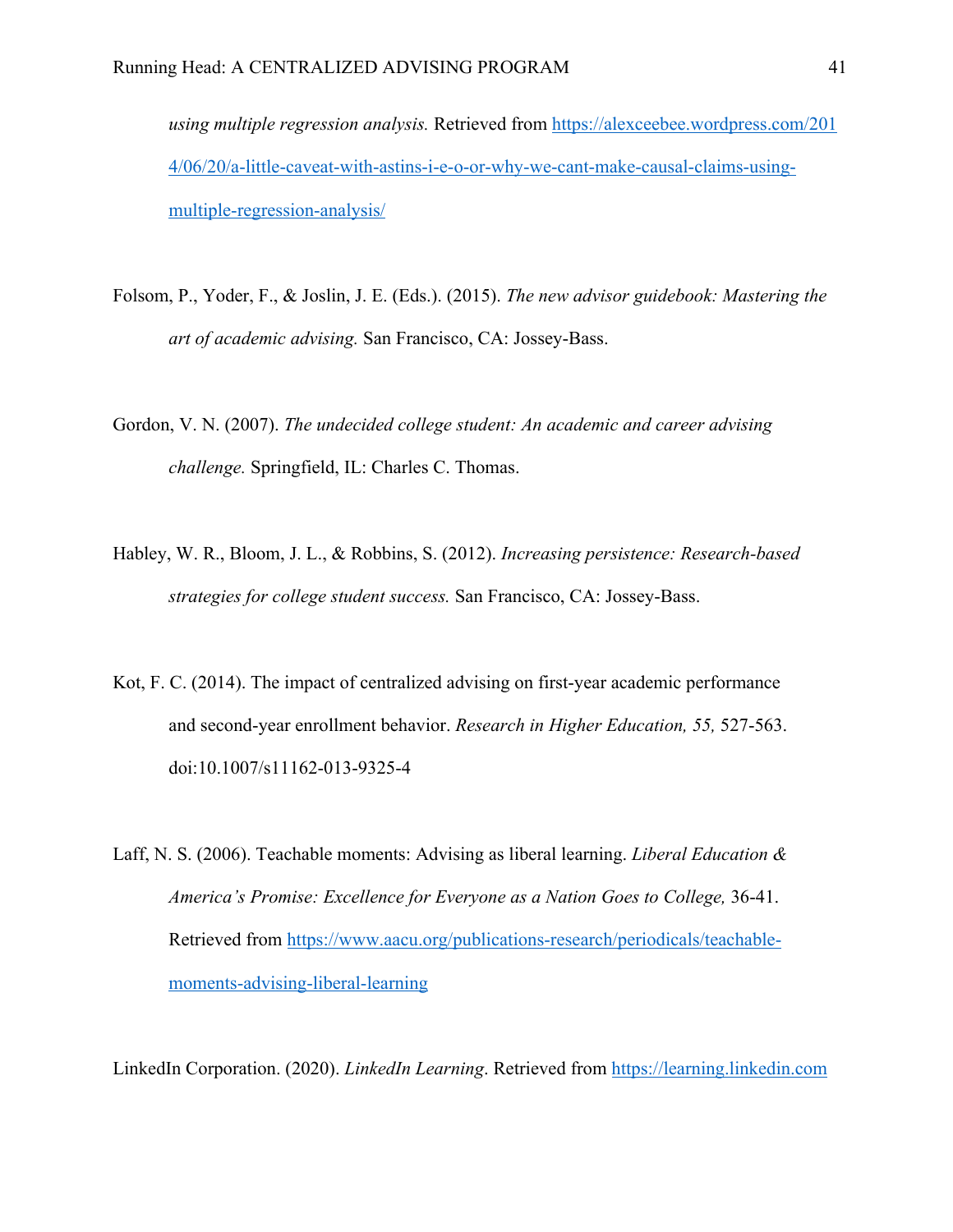- Milsom, A., & Coughlin, J. (2015). Satisfaction with college major: A grounded theory study. *NACADA Journal, 35*(2), 5-14. Retrieved from https://www.nacadajournal.org/doi /pdf/10.12930/NACADA-14-026
- Northeastern University College of Social Sciences and Humanities. (2019a). *Meet our staff.*  Retrieved from https://cssh.northeastern.edu/undergraduate/academic-advising/meet-ourstaff
- Northeastern University College of Social Sciences and Humanities. (2019b). *Academic advising college of social sciences and humanities.* Retrieved from https://cssh.northeastern.edu/ undergraduate/academic-advising
- Robbins, R. (2014). Aac&u's integrative liberal learning and the cas standards: Advising for a 21st century liberal education. *NACADA Journal, 34*(2), 26-31. doi:10.12930/NACAD A-14-017
- Steingass, S. J., & Sykes, S. (2008). Centralizing advising to improve student outcomes. *Association of American Colleges and Universities, 10*(1), 18-20. Retrieved from https://search-proquest-com.proxy3.noblenet.org/pqrl/docview/216586942/fulltext/B5E9

Technolutions. (2020). *Slate*. Retrieved from https://technolutions.com